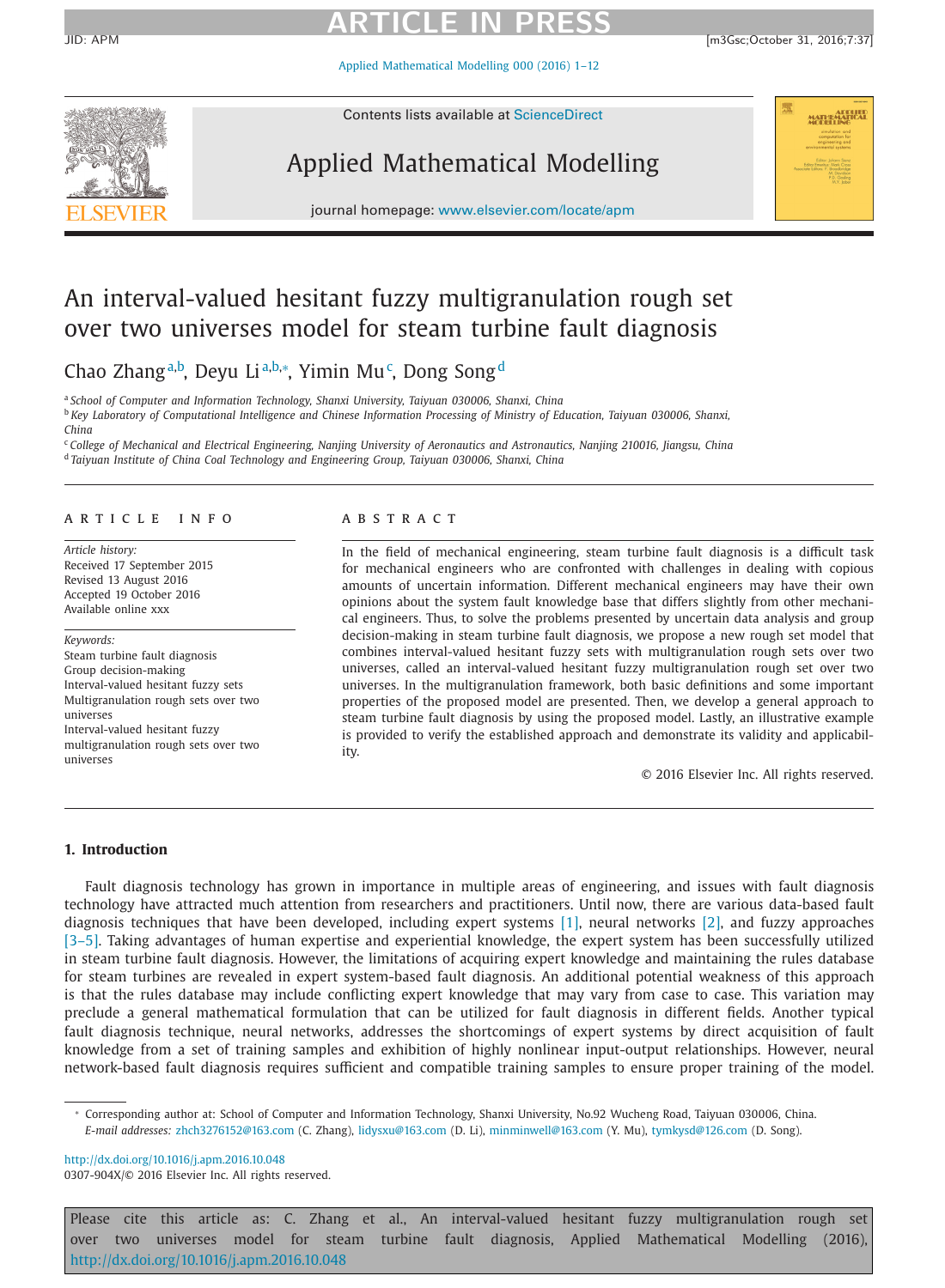### 2 *C. Zhang et al. / Applied Mathematical Modelling 000 (2016) 1–12*

Free from the limitations of these models, the fuzzy approach can be used to sufficiently model the complicated relationship between faults and their features in steam turbine fault diagnosis. Additionally, many kinds of inherent uncertainties, such as inaccuracy, incompleteness, and inconsistency, are rampant in expressions of fault information available to engineers. Based on fuzzy set theory [\[6\]](#page-11-0) and fuzzy logic [\[7\],](#page-11-0) fuzzy approaches have been widely applied to fault diagnosis processes. The classical fuzzy set is limited by imperfect and uncertain information induced by several sources of vagueness, so several modifications and extensions have been introduced, including interval-valued fuzzy sets [\[8\],](#page-11-0) type-2 fuzzy sets [\[9\],](#page-11-0) intuitionistic fuzzy sets [\[10\],](#page-11-0) and Pythagorean fuzzy sets [\[11\].](#page-11-0) These extensions overcome the limitations of classical fuzzy sets in different ways but are based on similar rationales.

Recently, considering that decision-makers are usually hesitant and irresolute for one thing or another when establishing a common membership degree, Torra and Narukawa [\[12\]](#page-11-0) and Torra [\[13\]](#page-11-0) introduced the concept of hesitant fuzzy sets, opening a new door for research on decision-making under hesitant environments. However, for real-life decision-making problems, the available information may not be sufficient for experts to provide their preferences with crisp values. Thus, a possible solution is to represent such preferences by interval values. As an extension form of hesitant fuzzy sets, Chen et al. [\[14\]](#page-11-0) presented the concept of interval-valued hesitant fuzzy sets, which permits the membership degrees of an element to a given set are defined by several possible interval values. It is evident that interval-valued hesitant fuzzy sets can reflect individual's hesitancy more objectively than other widely developed fuzzy set approaches. Thereafter, many scholars have studied interval-valued hesitant fuzzy sets from different points of view and obtained many meaningful results [\[15–19\].](#page-11-0) Compared to classical fuzzy sets, since interval-valued hesitant fuzzy sets can better model insufficiency and hesitancy in available information, this approach can better handle the more uncertain information in fault diagnosis well, and provide mechanical engineers with an improved way to include their understanding about the system fault knowledge base.

Considering the above facts, as one of the commonly used multi-attribute decision-making methods, rough set theory [\[20\]](#page-11-0) is an effective tool to acquire knowledge with its core concepts of lower and upper approximations. Moreover, rough set theory has demonstrated advantages in selecting significant attributes and explaining decisions according to attribute reductions and distinguishable relations. Over the past few years, two kinds of important generalizations of rough set theory, fuzzy rough sets [\[21\]](#page-11-0) and multigranulation rough sets over two universes [\[22\],](#page-11-0) have been developed in different application contexts. To effectively solve the problems of interval-valued hesitant fuzzy data analysis in fault diagnosis technology, we intend to integrate rough set theory with interval-valued hesitant fuzzy data analysis. We next itemize the necessities of combining those two theories with interval-valued hesitant fuzzy sets in detail.

(1) Rough sets and fuzzy sets, as two primary theories utilized for handling uncertain information in various information systems, are commonly viewed as correlative, but distinct and complementary. Determination of the best approach to generalize a rough set model to the fuzzy case is required for the development of rough set theory. In order to deal with various fuzzy information systems by utilizing rough set theory, Dubois and Prade [\[21\]](#page-11-0) first constructed the concept of fuzzy rough sets. This work has been expanded by many recent studies of the fusion of hesitant fuzzy set theory with rough sets [\[23–26\].](#page-11-0)

(2) In realistic rough set-based decision-making problems, when considering concept approximations and rules acquisitions in the background of multi-source information systems, in order to acquire knowledge efficiently, a reasonable way is to analyze these multi-source information systems directly rather than gathering each information systems as an entire information system. In this situation, the single-granulation rough set model exposes limitations that the computational times of knowledge discovery are long. Therefore, it is useful to describe a target concept through multiple binary relations according to a user's different requirements. From the perspective of granular computing [\[27\],](#page-11-0) Qian et al. [\[28,29\]](#page-11-0) introduced multigranulation rough sets in optimistic and pessimistic styles. Based on multigranulation rough sets model, Sun and Ma [\[22\]](#page-11-0) further pointed out many kinds of decision-making information, such as the relationship between faults and their features in steam turbine fault diagnosis, involves two different types of objects, each of which belongs to a different universe of discourse, and the utilization of two universes and their interrelations may invalidate multigranulation rough sets model. Thus, by utilizing rough sets over two universes model [\[30–34\],](#page-11-0) they proposed multigranulation rough sets over two universes. In light of the above, multigranulation rough sets over two universes could not only describe the decision-making information in different universes, but also synthesize multi-group expert preferences to form a final decision result by aggregating multiple binary relations. Thus, multigranulation rough sets over two universes can be seen as a relatively superior information fusion strategy under conditions of several different granulation levels.

On the basis of the above analysis, it is meaningful to utilize multigranulation rough sets over two universes model for multi-source information systems analysis. However, multigranulation rough sets over two universes can only handle crisp information systems and have limitations in processing various fuzzy information systems. Considering that intervalvalued hesitant fuzzy sets can model insufficiency and hesitancy in decision-making information effectively, we aim to develop a new data analysis model in fault diagnosis techniques under the environment of interval-valued hesitant fuzzy information. Thus, to expand the application domain of multigranulation rough sets over two universes, through combining interval-valued hesitant fuzzy sets with multigranulation rough sets over two universes, it is necessary to construct an interval-valued hesitant fuzzy multigranulation rough set over two universes model and further explore its application in steam turbine fault diagnosis.

The paper is organized as follows. In [Section](#page-2-0) 2, we briefly introduce interval-valued hesitant fuzzy sets, interval-valued hesitant fuzzy rough sets over two universes, and multigranulation rough sets over two universes. In [Section](#page-4-0) 3, we present interval-valued hesitant fuzzy multigranulation rough sets over two universes and discuss relevant properties. [Section](#page-6-0) 4 presents an analysis of the decision-making problems in steam turbine fault diagnosis. In [Section](#page-8-0) 5, we give the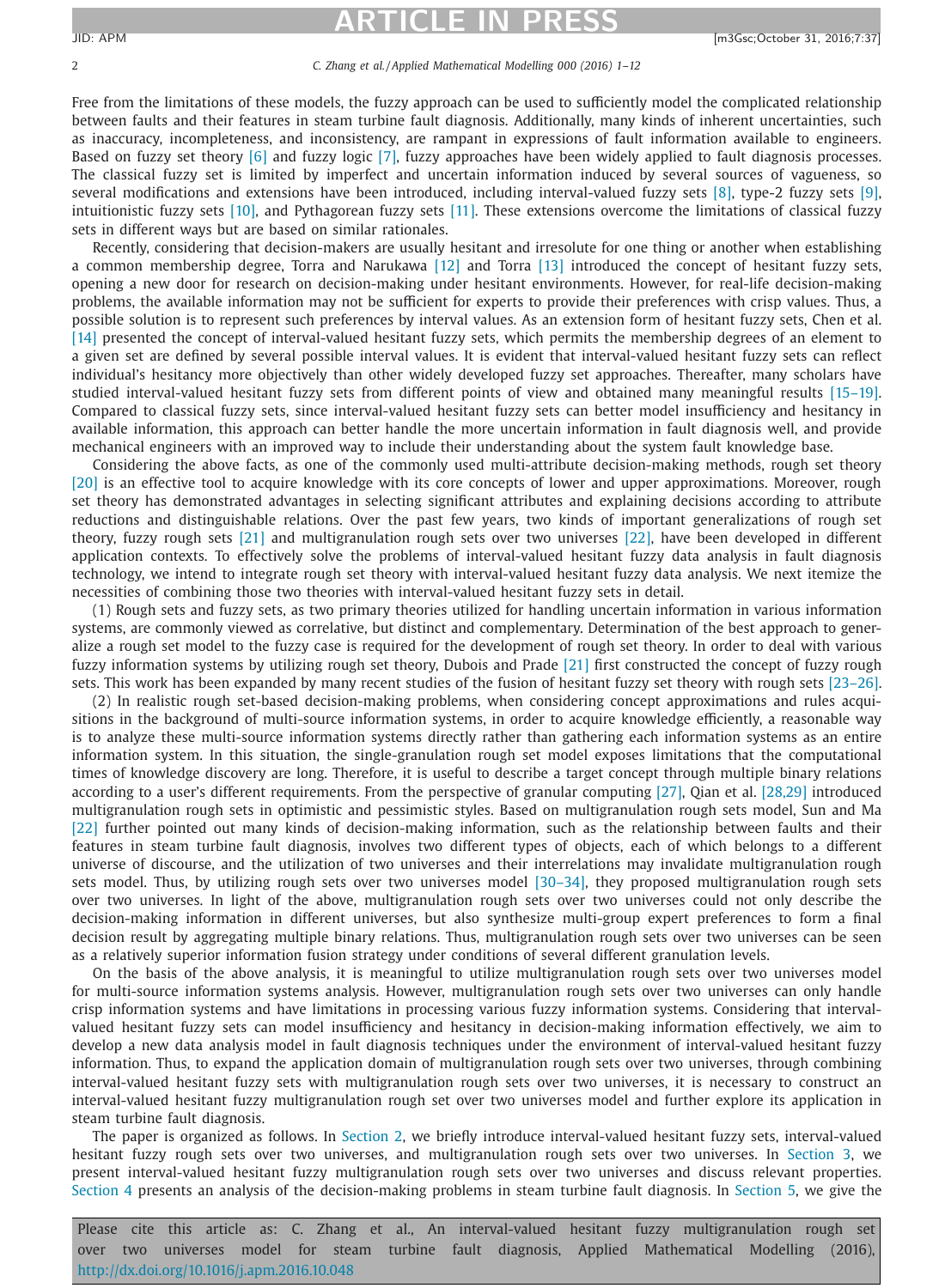#### *C. Zhang et al. / Applied Mathematical Modelling 000 (2016) 1–12* 3

<span id="page-2-0"></span>application of the developed decision-making approach to a steam turbine fault diagnosis case and make some comparison analysis. In [Section](#page-10-0) 6, the paper is concluded and some directions for future work are suggested.

### **2. Preliminaries**

Some preliminary concepts are given in this section to explain our proposal, including interval-valued hesitant fuzzy sets, interval-valued hesitant fuzzy rough sets over two universes, and multigranulation rough sets over two universes. These will be utilized in the subsequent analysis.

### *2.1. Interval-valued hesitant fuzzy sets*

Interval-valued hesitant fuzzy sets (IVHFSs) were originally introduced by Chen et al. [\[14\].](#page-11-0) By replacing crisp numbers with interval numbers in the environment of hesitant fuzzy sets, interval-valued hesitant fuzzy sets can be regarded as a more powerful structure in reflecting an expert's hesitance in expressing preferences over objects. Prior to the introduction of interval-valued hesitant fuzzy sets, we first present the concept of hesitant fuzzy sets.

Hesitant fuzzy sets (HFSs) were introduced by Torra and Narukawa [\[12\]](#page-11-0) and Torra [\[13\].](#page-11-0) HFSs permit the membership degree of an element to a reference set expressed by several possible values between 0 and 1.

**Definition 2.1** [\[13\]](#page-11-0). Let *U* be the universe of discourse, and a hesitant fuzzy set *F* on *U* is defined as a function  $h_F(x)$  that returns a subset of [0, 1], which can be expressed as the following mathematical symbol:

$$
F = \{ \langle x, h_F(x) \rangle | x \in U \},\
$$

where  $h_F(x)$  is a set of some different finite values in [0, 1], describing the possible membership degrees of the element *x*  $\in U$  to the set *F*. For convenience,  $h_F(x)$  is called a hesitant fuzzy element. The set of all hesitant fuzzy elements is called HFEs.

In what follows, we present the definition of interval-valued hesitant fuzzy sets introduced by Chen et al. [\[14\].](#page-11-0)

**Definition 2.2** [\[14\]](#page-11-0)**.** Let *U* be the universe of discourse, and *D*[0, 1] be the set of all closed subintervals of [0, 1], an intervalvalued hesitant fuzzy set *A* on *U* can be expressed as the following mathematical symbol:

$$
A = \{ \langle x, h_A(x) \rangle | x \in U \},
$$

where  $h_A(x)$ :  $U \rightarrow D[0, 1]$  denotes all possible interval-valued membership degrees of the element  $x \in U$  to the set *A*. For convenience,  $h_A(x)$  is called an interval-valued hesitant fuzzy element, which reads  $h_A(x) = \{ \gamma | \gamma \in h_A(x) \}$ , where  $\gamma =$  $[\gamma^L, \gamma^U]$  is an interval number, and  $\gamma^L = \inf \gamma$  and  $\gamma^U = \sup \gamma$  denote the lower and upper limits of  $\gamma$ , respectively. An interval-valued hesitant fuzzy element is the basic unit of an interval-valued hesitant fuzzy set. The set of all interval-valued hesitant fuzzy elements is called IVHFEs.

Suppose that *U* is the universe of discourse, then we denote the set of all interval-valued hesitant fuzzy sets on *U* as *IVHF*(*U*). Therefore,  $\forall A \in IVHF(U)$ .

In what follows, we introduce some special interval-valued hesitant fuzzy sets.

- (1) *A* is referred to as an empty interval-valued hesitant fuzzy set [\[24\]](#page-11-0) if and only if  $h_A(x) = \{[0,0]\}$  for all *x* in *U*, the empty interval-valued hesitant fuzzy set is denoted by Ø in this paper.
- (2) *A* is referred to as a full interval-valued hesitant fuzzy set [\[24\]](#page-11-0) if and only if  $h_A(x) = \{[1, 1]\}$  for all *x* in *U*, the full interval-valued hesitant fuzzy set is denoted by *U* in this paper.

**Example** 2.1. Let  $U = \{x_1, x_2, x_3\}$  be a universe set,  $h_A(x_1) = \{[0.1, 0.2], [0.3, 0.4]\}, h_A(x_2) = \{[0.4, 0.5], [0.5, 0.6]\}$  and  $h_A(x_3) = \{[0.3, 0.5], [0.6, 0.7]\}$  are three IVHFEs to a set A. Then, the interval-valued hesitant fuzzy set A can be expressed as follows:

*A* = { $\langle x_1, \{[0.1, 0.2], [0.3, 0.4]\}\rangle$ ,  $\langle x_2, \{[0.4, 0.5], [0.5, 0.6]\}\rangle$ ,  $\langle x_3, \{[0.3, 0.5], [0.6, 0.7]\}\rangle$ .

To compare the magnitude of different interval numbers and IVHFEs, we first present the methods of comparing two interval numbers introduced by Xu and Da [\[35\].](#page-11-0)

**Definition 2.3** [\[35\]](#page-11-0). Let  $a = [a^L, a^U]$  and  $b = [b^L, b^U]$  be two interval numbers with the following: (1)  $a = b$  if  $a^L = b^L$  and  $a^U = b^U$ ; (2)  $a + b = [a^L + b^L, a^U + b^U]$ . Let  $l_a = a^U - a^L$  and  $l_b = b^U - b^L$ , then the degree of possibility of  $a \ge b$  is defined as

$$
p(a \ge b) = \max\left\{1 - \max\left(\frac{b^U - a^L}{l_a + l_b}, 0\right), 0\right\}.
$$

Similarly, the degree of possibility of  $a \leq b$  is defined as

$$
p(a \le b) = \max\left\{1 - \max\left(\frac{a^U - b^L}{l_a + l_b}, 0\right), 0\right\}.
$$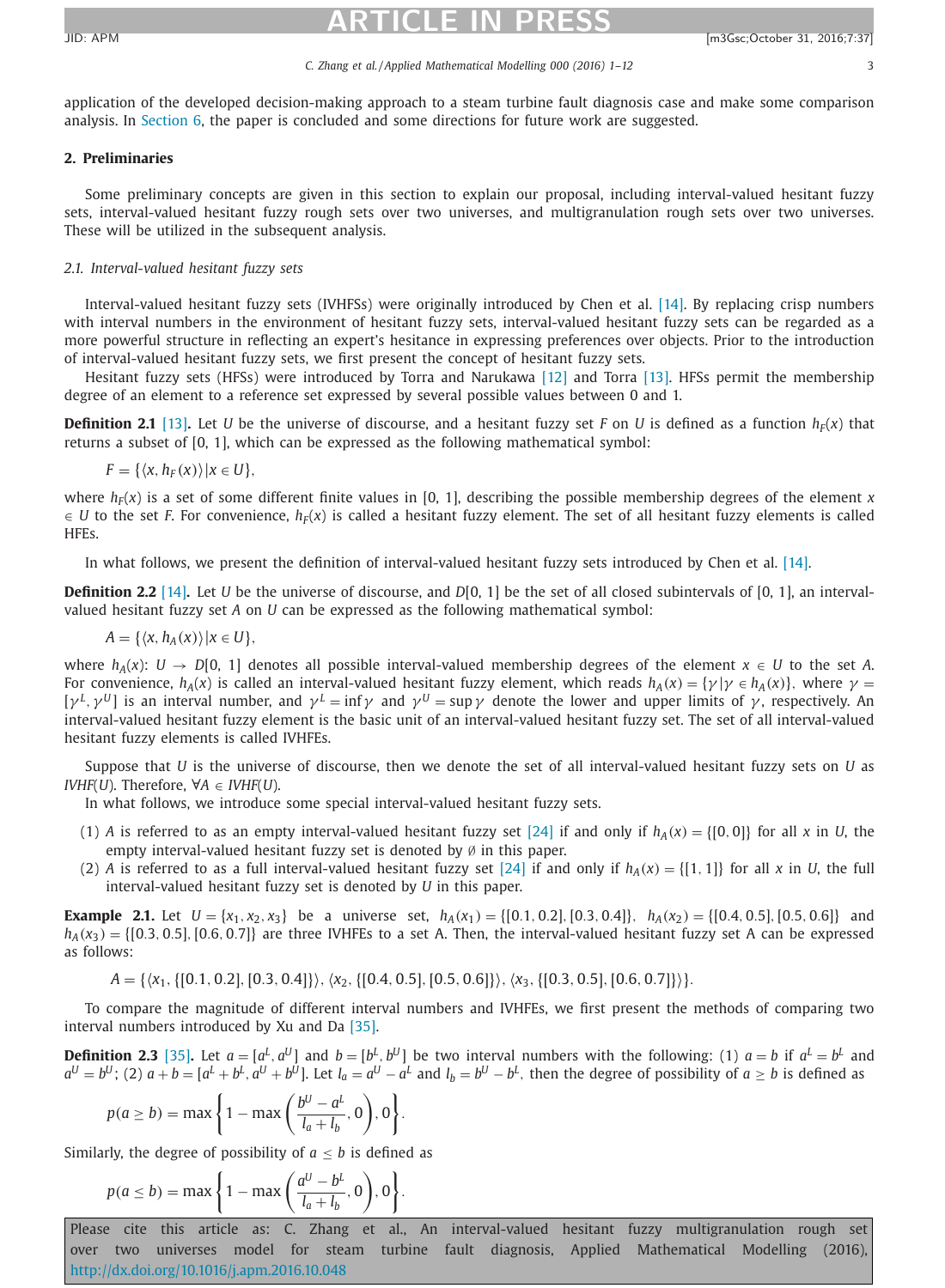### 4 *C. Zhang et al. / Applied Mathematical Modelling 000 (2016) 1–12*

The above definition is proposed to compare and rank different interval numbers. In what follows, we further present the score function for IVHFEs.

**Definition 2.4** [\[14\]](#page-11-0). For an IVHFE  $h_A(x)$ ,  $s(h_A(x)) = \frac{1}{l(h_A(x))} \sum_{\gamma \in h_A(x)} \gamma$ , where  $l(h_A(x))$  is the number of interval values in an IVHFE  $h_A(x)$  and  $s(h_A(x))$  is an interval value belonging to [0, 1]. For two IVHFEs,  $h_A(x)$  and  $h_B(x)$ , if  $s(h_A(x)) \ge s(h_B(x))$ , then  $h_A(x) > h_B(x)$ .

It is clear that different IVHFEs have different number of interval values, and the interval values might be out of order. Thus, Chen et al. [\[14\]](#page-11-0) introduced the following assumptions.

- (1) All elements in each IVHFE  $h_A(x)$  are arranged in increasing order by [Definition](#page-2-0) 2.3. Suppose that  $h_A^{\sigma(k)}(x)$  is the kth largest interval number in the IVHFE  $h_A(x)$ . Then,  $h_A^{\sigma(k)}(x)$  is expressed as  $h_A^{\sigma(k)}(x) = [h_A^{\sigma(k)L}(x), h_A^{\sigma(k)U}(x)]$ , where  $h^{\sigma(k)L}_A(x) = \inf h^{\sigma(k)}_A(x)$  and  $h^{\sigma(k)U}_A(x) = \sup h^{\sigma(k)}_A(x)$  denote the lower and upper limits of  $h^{\sigma(k)}_A(x)$ , respectively.
- (2) If for two IVHFEs  $h_A(x)$  and  $h_B(x)$ ,  $l(h_A(x)) \neq l(h_B(x))$ , then the two IVHFEs  $h_A(x)$  and  $h_B(x)$  should be of the same length  $l = \max\{l(h_A(x)), l(h_B(x))\}$ . If the number of elements in  $h_A(x)$  is less than in  $h_B(x)$ , we should extend  $h_A(x)$  by adding the maximum element until  $h_A(x)$  and  $h_B(x)$  are the same length.

Based on the above assumptions, Zhang et al. [\[24\]](#page-11-0) defined some operational laws for interval-valued hesitant fuzzy sets.

**Definition 2.5** [\[24\]](#page-11-0). Let *U* be the universe of discourse,  $\forall A, B \in I V HF(U)$ , then

- (1) The complement of *A* is denoted by *A<sup>c</sup>* such that  $\forall x \in U$ ,  $h_{A^c}(x) = \sim h_A(x)$  $\{[1 - h_A^{\sigma(k)U}(\mathbf{x}), 1 - h_A^{\sigma(k)U}(\mathbf{x})]|k = 1, 2, \dots, l\}.$
- (2) The intersection of *A* and *B* is denoted by  $A \cap B$  such that  $\forall x \in U$ ,  $h_{A \cap B}(x) = h_A(x) \wedge h_B(x) =$  $\{[h_A^{\sigma(k)L}(x) \wedge h_B^{\sigma(k)L}(x), h_A^{\sigma(k)U}(x) \wedge h_B^{\sigma(k)U}(x)]|k=1,2,...l\}.$
- (3) The union of *A* and *B* is denoted by  $A \cup B$  such that  $\forall x \in U$ ,  $h_{A \cup B}(x) = h_A(x) \vee h_B(x) =$  $\{[h_A^{\sigma(k)L}(x) \vee h_B^{\sigma(k)L}(x), h_A^{\sigma(k)U}(x) \vee h_B^{\sigma(k)U}(x)]|k=1,2,...l\}.$

In the above definition, the operations *<sup>c</sup>*, ∩ and ∪ are defined on interval-valued hesitant fuzzy sets, respectively. Conversely, the operations ∼, ∧ and ∨ are defined on corresponding interval-valued hesitant fuzzy elements, respectively. We next present the properties of the above operations.

**Theorem 2.1** [\[24\]](#page-11-0). Let U be the universe of discourse, and suppose that A, B and C are three interval-valued hesitant fuzzy sets. *Then, the following properties are true:*

- (1) *Double negation law:*  $\sim (\sim h_A(x)) = h_A(x)$ ;
- (2) De Morgan's laws:  $\sim (h_A(x) \vee h_B(x)) = (\sim h_A(x)) \wedge (\sim h_B(x))$  and  $\sim (h_A(x) \wedge h_B(x)) = (\sim h_A(x)) \vee (\sim h_B(x))$ ;
- (3) *Commutativity:*  $h_A(x) \vee h_B(x) = h_B(x) \vee h_A(x)$  and  $h_A(x) \wedge h_B(x) = h_B(x) \wedge h_A(x)$ ;
- (4) Associativity:  $h_A(x) \vee (h_B(x) \vee h_C(x)) = (h_A(x) \vee h_B(x)) \vee h_C(x)$  and  $h_A(x) \wedge (h_B(x) \wedge h_C(x)) = (h_A(x) \wedge h_B(x)) \wedge h_C(x)$ ;
- (5) Distributivity:  $h_A(x) \wedge (h_B(x) \vee h_C(x)) = (h_A(x) \wedge h_B(x)) \vee (h_A(x) \wedge h_C(x))$  and  $h_A(x) \vee (h_B(x) \wedge h_C(x)) =$  $(h_A(x) \vee h_B(x)) \wedge (h_A(x) \vee h_C(x)).$

**Example 2.2.** Suppose that *A* and *B* are two interval-valued hesitant fuzzy sets. Let  $h_A(x) = \{[0.1, 0.2], [0.3, 0.4]\}$  and  $h_B(x) =$ {[0.4, 0.5],[0.5, 0.6]} be two IVHFEs. Then, we obtain the complement, intersection and union as follows:

- $(1) \sim h_A(x) = \{ [1 0.2, 1 0.1], [1 0.4, 1 0.3] \} = \{ [0.6, 0.7], [0.8, 0.9] \}$ ; similarly, ∼  $h_B(x) = \{ [0.4, 0.5], [0.5, 0.6] \}$ *;*
- $h_A(x) \wedge h_B(x) = \{ [0.1 \wedge 0.4, 0.2 \wedge 0.5], [0.3 \wedge 0.5, 0.4 \wedge 0.6] \} = \{ [0.1, 0.2], [0.3, 0.4] \};$
- (3)  $h_A(x) \vee h_B(x) = \{[0.1 \vee 0.4, 0.2 \vee 0.5], [0.3 \vee 0.5, 0.4 \vee 0.6]\} = \{[0.4, 0.5], [0.5, 0.6]\}.$

**Definition 2.6** [\[24\]](#page-11-0). Let *U* be the universe of discourse, ∀*A*, *B* ∈ *IVHF*(*U*), if  $h_A(x) \le h_B(x)$  holds for each  $x \in U$  such that  $h_A(x) \leq h_B(x) \Leftrightarrow h_A^{\sigma(k)L}(x) \leq h_B^{\sigma(k)L}(x)$ ,  $h_A^{\sigma(k)U}(x) \leq h_B^{\sigma(k)U}(x)$ ,  $k = 1, 2, ...l$ , then A is referred to as an interval-valued hesitant fuzzy subset of B, and is denoted by  $A \subseteq B$ . Note that  $\subseteq$  is reflexive, transiti

*2.2. Interval-valued hesitant fuzzy rough sets over two universes*

In this subsection, we first present interval-valued hesitant fuzzy (IVHF) relations over two universes.

**Definition 2.7** [\[24\]](#page-11-0)**.** Let *U, V* be two universes of discourse. An interval-valued hesitant fuzzy relation *R* from *U* to *V* is defined by:

$$
R = \{ \langle (x, y), h_R(x, y) \rangle | (x, y) \in U \times V \},\
$$

where  $h_R(x, y)$ :  $U \times V \rightarrow D[0, 1]$  is a set of interval values in  $D[0, 1]$ . The family of all IVHF relations on  $U \times V$  is denoted by *IVHFR*( $U \times V$ ).

According to the IVHF relation over two universes, we present the definition of interval-valued hesitant fuzzy rough sets over two universes as follows.

<span id="page-3-0"></span>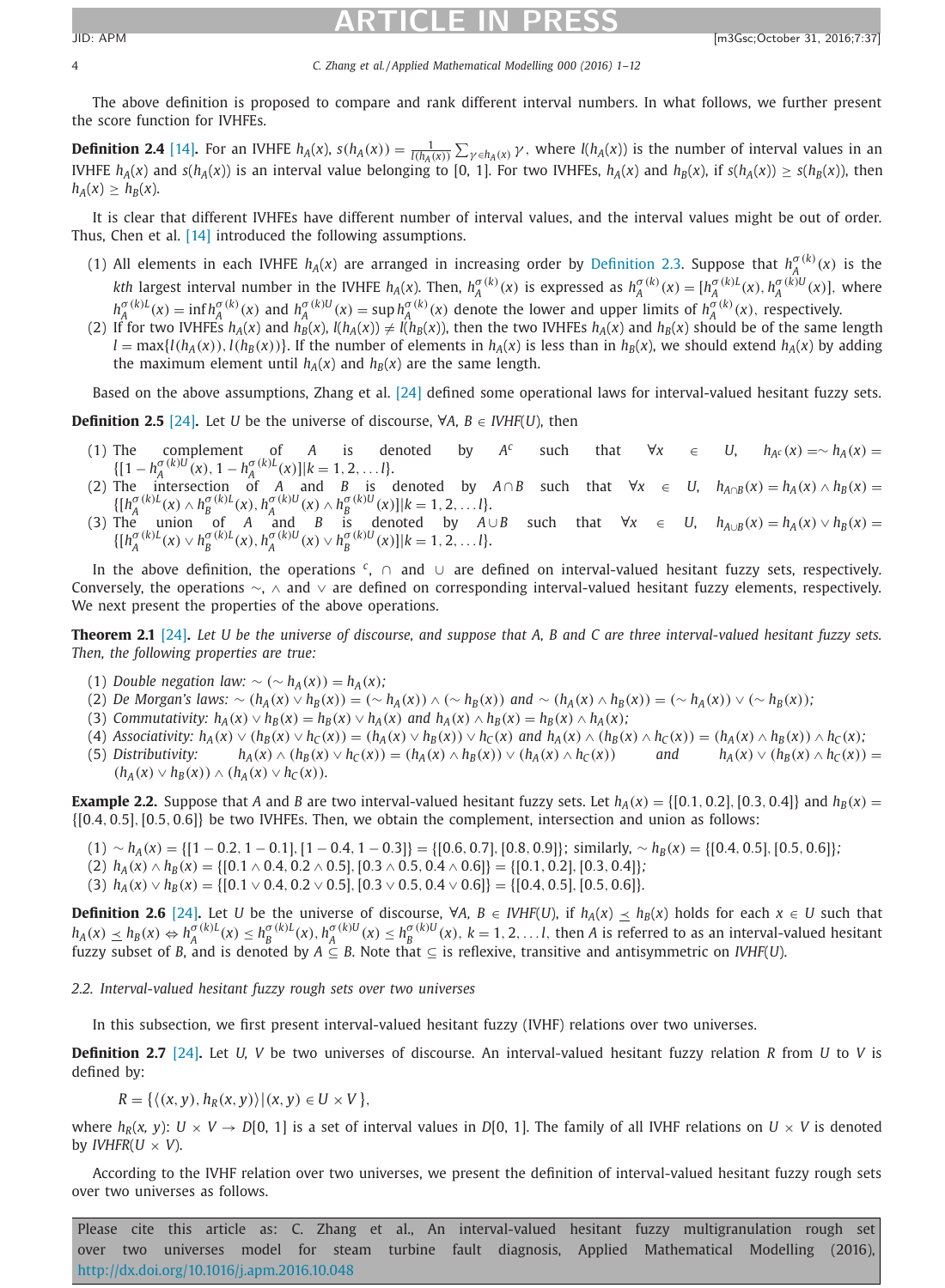### *C. Zhang et al. / Applied Mathematical Modelling 000 (2016) 1–12* 5

<span id="page-4-0"></span>**Definition 2.8** [\[24\]](#page-11-0). Let *U, V* be two universes of discourse, and  $R \in IVIFFR(U \times V)$ , the pair (*U, V, R*) is called an intervalvalued hesitant fuzzy approximation space over two universes. For any  $A \in IVHF(V)$ , the lower and upper approximations of *A* are defined by:

$$
\underline{R}(A) = \{ \langle x, h_{\underline{R}(A)}(x) \rangle | x \in U \} ;
$$
  

$$
\overline{R}(A) = \{ \langle x, h_{\overline{R}(A)}(x) \rangle | x \in U \} ,
$$

where  $h_{R(A)}(x) = \sqrt{\frac{h_{R(A)}(x, y)}{h_{R(B)}(x, y)}}$   $h_{R(A)}(x) = \sqrt{\frac{h_{R(B)}(x, y)}{h_{R(B)}(x, y)}}$ . The pair  $(\underline{R(A)}, \overline{R(A)})$  is referred to as an intervalvalued hesitant fuzzy rough set over two universes of *A* with respect to (*U, V, R*), both *R* (*A*) and  $\overline{R}(A)$  are interval-valued hesitant fuzzy sets, *R* and *R* are lower and upper IVHF rough approximation operators, respectively.

### *2.3. Multigranulation rough sets over two universes*

According to two different approximation strategies, Sun and Ma [\[22\]](#page-11-0) established two different multigranulation rough sets over two universes including optimistic and pessimistic ones.

**Definition 2.9** [\[30\]](#page-11-0)**.** Let *U, V* be two universes of discourse. *R* is a family of binary compatibility relations from *U* to *V* in terms of a binary mapping family  $F_i$ , where  $F_i$ :  $U \to 2^V$ ,  $u \mapsto \{v \in V | (u, v) \in R_i \}$ ,  $R_i \in R$ ,  $i = 1, 2, \ldots, m$ . Then, we call the ordered triple set (*U, V, R*) the multigranulation approximation space over two universes.

By Definition 2.9, the following definition gives the formal representation of optimistic and pessimistic multigranulation rough sets over two universes.

**Definition 2.10** [\[22\]](#page-11-0)**.** Let *F* and *G* be two binary mappings from universe *U* to *V*. For any *X* ⊆ *V*, the optimistic and pessimistic lower and upper multigranulation approximations with respect to (*U, V, R*) are defined by:

$$
\underline{apr}_{F+G}^{P}(X) = \{x \in U | F(x) \subseteq X \vee G(x) \subseteq X \};
$$
\n
$$
\overline{apr}_{F+G}^{O}(X) = \underline{apr}_{F+G}^{O}(X^{c})^{c};
$$
\n
$$
\underline{apr}_{F+G}^{P}(X) = \{x \in U | F(x) \subseteq X \wedge G(x) \subseteq X \};
$$
\n
$$
\overline{apr}_{F+G}^{P}(X) = \underline{apr}_{F+G}^{P}(X^{c})^{c}.
$$

The pair  $(\underbrace{apr^0_{F+G}}(X), \overline{apr^0_{F+G}}(X))$  is referred to as an optimistic multigranulation rough set over two universes. Similarly, we call the pair  $(\underbrace{apr_{F+G}^p}(X), \overline{apr_{F+G}^p}(X))$  a pessimistic multigranulation rough set over two universes.

In the above definition, the word "optimistic" means that in multiple independent granular structures, at least one granular structure must satisfy the inclusion condition between an equivalence class and a target concept. Conversely, the word "pessimistic" means that all granular structures must satisfy the inclusion condition between an equivalence class and a target concept.

### **3. IVHF multigranulation rough sets over two universes**

In this section, based on constructive approach to interval-valued hesitant fuzzy rough sets over two universes, we extend interval-valued hesitant fuzzy relations over two universes into the background of multigranulation rough sets.

*3.1. Optimistic IVHF multigranulation rough sets over two universes*

**Definition 3.1.** Let *U, V* be two universes of discourse and  $R_i \in IVHFR(U \times V)(i = 1, 2, ..., m)$  be *m* interval-valued hesitant fuzzy relations over  $U \times V$ , the pair (*U*, *V*, *R<sub>i</sub>*) is called an interval-valued hesitant fuzzy multigranulation approximation space over two universes. For any  $A \in IVHF(V)$ , the optimistic IVHF multigranulation lower and upper approximations over two universes of *A* are defined by:

$$
\begin{aligned}\n\sum_{i=1}^{m} R_i^O(A) &= \left\{ \left\langle x, h_{\sum_{i=1}^{m} R_i^O(A)}(x) \right\rangle | x \in U \right\}; \\
\overline{\sum_{i=1}^{m} R_i^O}(A) &= \left\{ \left\langle x, h_{\sum_{i=1}^{m} R_i^O(A)}(x) \right\rangle | x \in U \right\}, \\
h_{m}^O(A) &= \sqrt{m} \cdot \sqrt{m} \cdot \sqrt{m} \cdot \sqrt{m} \cdot \sqrt{m} \cdot \sqrt{m} \cdot \sqrt{m} \cdot \sqrt{m} \cdot \sqrt{m} \cdot \sqrt{m} \cdot \sqrt{m} \cdot \sqrt{m} \cdot \sqrt{m} \cdot \sqrt{m} \cdot \sqrt{m}}.\n\end{aligned}
$$

where *<sup>h</sup><sup>m</sup>*  $\lim_{k=1, R_i^0(A)} (x) = \vee_{i=1}^m \wedge_{y \in V} \{ h_{R_i^c}(x, y) \vee h_A(y) \};$   $h_{\frac{m}{\sum_{i=1}^m R_i^0(A)}} (x) = \wedge_{i=1}^m \vee_{y \in V} \{ h_{R_i}(x, y) \wedge h_A(y) \}.$ 

The pair  $(\sum_{i=1}^mR_i^O(A),\overline{\sum_{i=1}^mR_i}^O(A))$  is an optimistic IVHF multigranulation rough set over two universes of *A* with respect to (*U, V, Ri*). Additionally, the IVHF multigranulation rough set over two universes will reduce to an IVHF rough set over two universes if  $m = 1$ .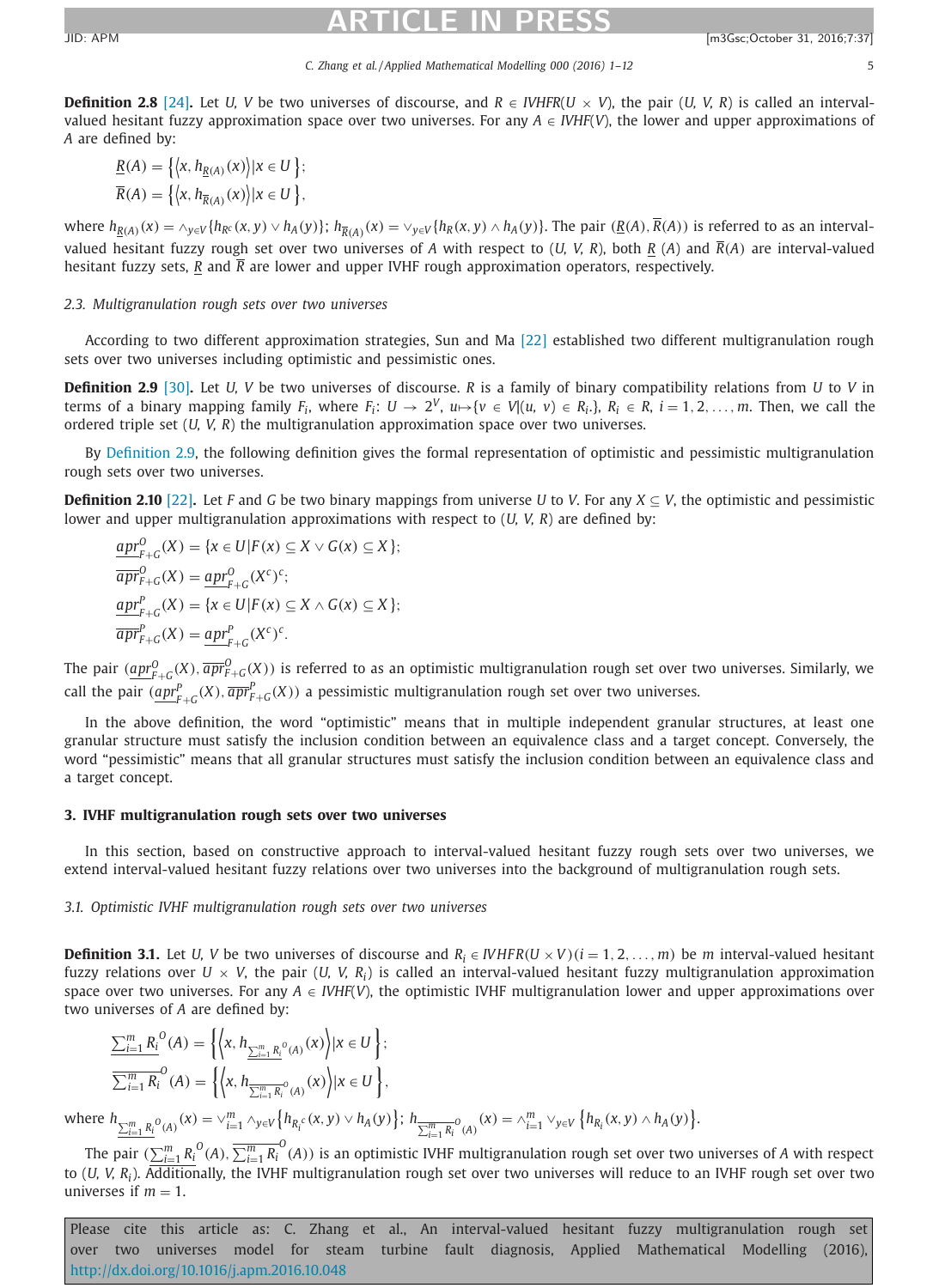6 *C. Zhang et al. / Applied Mathematical Modelling 000 (2016) 1–12*

**Theorem 3.1.** Let U, V be two universes of discourse and  $R_i \in WHFR(U \times V)(i = 1, 2, ..., m)$  be m interval-valued hesitant fuzzy relations over U  $\times$  V. For any A, A'  $\in$  IVHF(V), the optimistic IVHF multigranulation lower and upper approximations over two *universes satisfy the following properties:*

$$
(1) \sum_{i=1}^{m} R_{i}^{O}(A^{c}) = (\overline{\sum_{i=1}^{m} R_{i}}^{O}(A))^{c}, \overline{\sum_{i=1}^{m} R_{i}}^{O}(A^{c}) = (\underline{\sum_{i=1}^{m} R_{i}}^{O}(A))^{c};
$$
\n
$$
(2) A \subseteq A' \Rightarrow \sum_{i=1}^{m} R_{i}^{O}(A) \subseteq \underline{\sum_{i=1}^{m} R_{i}}^{O}(A'), A \subseteq A' \Rightarrow \overline{\sum_{i=1}^{m} R_{i}}^{O}(A) \subseteq \overline{\sum_{i=1}^{m} R_{i}}^{O}(A');
$$
\n
$$
(3) \sum_{i=1}^{m} R_{i}^{O}(A \cap A') = \underline{\sum_{i=1}^{m} R_{i}}^{O}(A) \cap \underline{\sum_{i=1}^{m} R_{i}}^{O}(A'), \overline{\sum_{i=1}^{m} R_{i}}^{O}(A \cup A') = \overline{\sum_{i=1}^{m} R_{i}}^{O}(A) \cup \overline{\sum_{i=1}^{m} R_{i}}^{O}(A');
$$
\n
$$
(4) \sum_{i=1}^{m} R_{i}^{O}(A \cup A') \supseteq \underline{\sum_{i=1}^{m} R_{i}}^{O}(A) \cup \underline{\sum_{i=1}^{m} R_{i}}^{O}(A'), \overline{\sum_{i=1}^{m} R_{i}}^{O}(A \cap A') \subseteq \overline{\sum_{i=1}^{m} R_{i}}^{O}(A) \cap \overline{\sum_{i=1}^{m} R_{i}}^{O}(A').
$$

### **Proof.**

- (1) For all  $x \in U$ , we have  $\sum_{i=1}^{m} R_i^O(A^c) = \{ \langle x, \vee_{i=1}^{m} \wedge_{y \in V} \{ h_{R_i^c}(x, y) \vee h_{A^c}(y) \} \rangle | x \in U \} = \{ \langle x, \vee_{i=1}^{m} \wedge_{y \in V} \{ h_{R_i^c}(x, y) \vee h_{A^c}(y) \} \rangle | x \in U \}$  $\{(\sim h_{R_i}(x,y)) \vee (\sim h_A(y))\}\|x \in U\} = \{\langle x, \vee_{i=1}^m \wedge_{y \in V} \{\sim (h_{R_i}(x,y) \wedge h_A(y))\}\rangle | x \in U\} = \{\langle x, \sim (\wedge_{i=1}^m \vee_{y \in V} \{(h_{R_i}(x,y) \wedge h_A(y))\}\rangle | x \in U\} \cup \{h_{R_i}(x,y) \wedge h_A(y)\}$  $\langle h_A(y)\rangle\}\rangle\rangle\langle x\in U\} = (\overline{\sum_{i=1}^mR_i}^O(A))^c$ .  $\overline{\sum_{i=1}^mR_i}^O(A^c) = (\underline{\sum_{i=1}^mR_i}^O(A))^c$  is similarly obtained.
- (2) Since  $A \subseteq A'$ , by [Definition](#page-3-0) 2.6, we have  $h_A(y) \leq h_{A'}(y) \Leftrightarrow h_A^{\sigma(k)L}(y) \leq h_{A'}^{\sigma(k)L}(y)$ ,  $h_A^{\sigma(k)U}(y) \leq h_{A'}^{\sigma(k)U}(y)$ . Thus, it follows that  $\vee_{i=1}^{m}\wedge_{y\in V}\{h_{R_{i}}^{\sigma(k)l}(x,y)\vee h_{A}^{\sigma(k)l}(y)\}\leq \vee_{i=1}^{m}\wedge_{y\in V}\{h_{R_{i}}^{\sigma(k)l}(x,y)\vee h_{A'}^{\sigma(k)l}(y)\}$  and  $\vee_{i=1}^{m}\wedge_{y\in V}\{h_{R_{i}}^{\sigma(k)l}(x,y)\vee h_{A'}^{\sigma(k)l}(y)\}$  $h_A^{\sigma(k)U}(y)$ }  $\leq \vee_{i=1}^m \wedge_{y \in V} \{h_{R_i^c}^{\sigma(k)U}(x,y) \vee h_{A'}^{\sigma(k)U}(y)\}.$ *Ri*

Therefore, we have  $A\subseteq A'\Rightarrow \sum_{i=1}^mR_i^{\ O}(A)\subseteq \sum_{i=1}^mR_i^{\ O}(A').$   $A\subseteq A'\Rightarrow \overline{\sum_{i=1}^mR_i}^O(A)\subseteq \overline{\sum_{i=1}^mR_i}^O(A')$  is obtained in an identical fashion.

(3) For all  $x \in U$ , we have  $\sum_{i=1}^{m} R_i^0(A \cap A') = \{ \langle x, \vee_{i=1}^{m} \wedge_{y \in V} \{ h_{R_i^c}(x, y) \vee h_{A \cap A'}(y) \} \rangle | x \in U \} = \{ \langle x, \vee_{i=1}^{m} \wedge_{y \in V} \{ h_{R_i^c}(x, y) \vee h_{R_i^c}(y) \} \rangle | x \in U \}$  $(h_A(y) \wedge h_{A'}(y))\}\|x \in U\} = \{\langle x, [\vee_{i=1}^m \wedge_{y \in V} \{h_{R_i^c}^{\sigma(k)L}(x, y) \vee (h_A^{\sigma(k)L}(y) \wedge h_{A'}^{\sigma(k)L}(y))\}, \vee_{i=1}^m \wedge_{y \in V} \{h_{R_i^c}^{\sigma(k)U}(x, y) \vee (h_A^{\sigma(k)U}(y) \wedge h_{A'}^{\sigma(k)U}(y))\} \rangle\}$  $\langle h_{A'}^{\sigma(k)U}(y)\rangle\}\rangle\vert x\in U\} = \{\langle x,[\vee_{i=1}^{m}\wedge_{y\in V}\{(h_{R_i^c}^{\sigma(k)U}(x,y)\vee h_{A}^{\sigma(k)U}(y))\wedge(h_{R_i^c}^{\sigma(k)U}(x,y)\vee h_{A'}^{\sigma(k)U}(y))\},\vee_{i=1}^{m}\wedge_{y\in V}\{(h_{R_i^c}^{\sigma(k)U}(x,y)\vee h_{A'}^{\sigma(k)U}(y))\}\rangle\}$  $h^{\sigma(k)U}_A(y))\wedge (h^{\sigma(k)U}_{R_i^c}(x,y)\vee h^{\sigma(k)U}_{A'}(y))\}\rangle |x\in U\}= \{\langle x, h_{\sum_{i=1}^mR_i^o(A)}(x)\rangle |x\in U\}\wedge \{\langle x, h_{\sum_{i=1}^mR_i^o(A')}(x)\rangle |x\in U\}=$  $\sum_{i=1}^{m} R_i^{\ O}(A) \cap \sum_{i=1}^{m} R_i^{\ O}(A')$  Similarly,  $\overline{\sum_{i=1}^{m} R_i}^O(A \cup A') = \overline{\sum_{i=1}^{m} R_i}^O(A) \cup \overline{\sum_{i=1}^{m} R_i}^O(A')$  is obtained. (4) Based on above conclusions, it is easy to obtain  $\sum_{i=1}^m R_i^{\,\,0}(A\cup A')\supseteq \sum_{i=1}^m R_i^{\,\,0}(A)\cup \sum_{i=1}^m R_i^{\,\,0}(A')$  and  $\overline{\sum_{i=1}^m R_i^{\,\,0}}(A\cap A')\subseteq$ 

 $\sum_{i=1}^{m} R_i^{\{O\}}(A) \cap \overline{\sum_{i=1}^{m} R_i^{\{O\}}(A)}$  $\Box$ 

In this theorem, (1) indicates the complement of optimistic interval-valued hesitant fuzzy multigranulation rough sets over two universes; (2) indicates the monotone of optimistic interval-valued hesitant fuzzy multigranulation rough sets over two universes with respect to a variety of interval-valued hesitant fuzzy targets; (3) and (4) indicate the multiplication and addition of optimistic interval-valued hesitant fuzzy multigranulation rough sets over two universes.

**Theorem 3.2.** Let U, V be two universes of discourse and  $R_i, R'_i \in \text{NHFR}(U \times V)$  ( $i = 1, 2, ..., m$ ) be two interval-valued hesitant fuzzy relations over  $U \times V$ . If  $R_i \subseteq R'_i$ , for any  $A \in IVHF(V)$ , the following properties are true.

 $(1)$   $\sum_{i=1}^{m} R_i^{O}(A) \subseteq \sum_{i=1}^{m} R_i^{O}(A)$ , for all  $A \in IVHF(V)$ ; (2)  $\sum_{i=1}^{m} R'_i$  $O$ <sup>*O*</sup>(*A*)  $\supseteq \frac{m}{\sum_{i=1}^{m} R_i}$ <sup>*O*</sup>(*A*), *for all*  $A \in IVHF(V)$ *.* 

**Proof.** Since  $R_i \subseteq R'_i$ , according to [Definition](#page-3-0) 2.6, we have  $h_{R_i^c}^{\sigma(k)L}(x, y) \geq h_{R_i^c}^{\sigma(k)L}(x, y)$  and  $h_{R_i^c}^{\sigma(k)L}(x, y) \geq h_{R_i^c}^{\sigma(k)L}(x, y)$ for all  $(x, y) \in (U \times V)$ . Therefore, it follows that  $\sum_{i=1}^{m} R_i^O(A) = \{ \langle x, \vee_{i=1}^{m} \wedge_{y \in V} \{ h_{R_i}c(x, y) \vee h_A(y) \} \rangle | x \in U \} =$ {*x*,[∨*<sup>m</sup> <sup>i</sup>*=<sup>1</sup> <sup>∧</sup>*y*∈*<sup>V</sup>* {*h*<sup>σ</sup> (*k*)*<sup>L</sup> Ri <sup>c</sup>* (*x*, *<sup>y</sup>*) <sup>∨</sup> *<sup>h</sup>*<sup>σ</sup> (*k*)*<sup>L</sup> <sup>A</sup>* (*y*)}, <sup>∨</sup>*<sup>m</sup> <sup>i</sup>*=<sup>1</sup> <sup>∧</sup>*y*∈*<sup>V</sup>* {*h*<sup>σ</sup> (*k*)*<sup>U</sup> Ri <sup>c</sup>* (*x*, *<sup>y</sup>*) <sup>∨</sup> *<sup>h</sup>*<sup>σ</sup> (*k*)*<sup>U</sup> <sup>A</sup>* (*y*)}]|*<sup>x</sup>* <sup>∈</sup> *<sup>U</sup>*} <sup>≥</sup> {*x*,[∨*<sup>m</sup> <sup>i</sup>*=<sup>1</sup> <sup>∧</sup>*y*∈*<sup>V</sup>* {*h*<sup>σ</sup> (*k*)*<sup>L</sup> R i <sup>c</sup>* (*x*, *<sup>y</sup>*) <sup>∨</sup> *<sup>h</sup>*<sup>σ</sup> (*k*)*<sup>L</sup> <sup>A</sup>* (*y*)},  $\vee_{i=1}^{m} \wedge_{y \in V} \{h_{R_i'^c}^{\sigma(k)U}(x, y) \vee h_A^{\sigma(k)U}(y)\}\}\|x \in U\} = \underline{\sum_{i=1}^{m} R_i'^O}(A)$  Hence, we have  $\underline{\sum_{i=1}^{m} R_i'^O}(A) \subseteq \underline{\sum_{i=1}^{m} R_i^O}(A)$ . Similarly,  $\sum_{i=1}^m R'_i$  $O$ <sup>O</sup>(A) ⊇  $\overline{\sum_{i=1}^{m} R_i}$ <sup>O</sup>(A) is obtained.  $□$ 

In this theorem, (1) and (2) indicate the lower and upper approximations in optimistic interval-valued hesitant fuzzy multigranulation rough sets over two universes are monotonic with respect to the monotonic forms of multiple interval-valued hesitant fuzzy relations.

### *3.2. Pessimistic IVHF multigranulation rough sets over two universes*

**Definition 3.2.** Let *U, V* be two universes of discourse and  $R_i \in \text{IVHFR}(U \times V)(i = 1, 2, ..., m)$  be *m* interval-valued hesitant fuzzy relations over *U* × *V*, the pair (*U, V, Ri*) is called an interval-valued hesitant fuzzy multigranulation approximation

<span id="page-5-0"></span>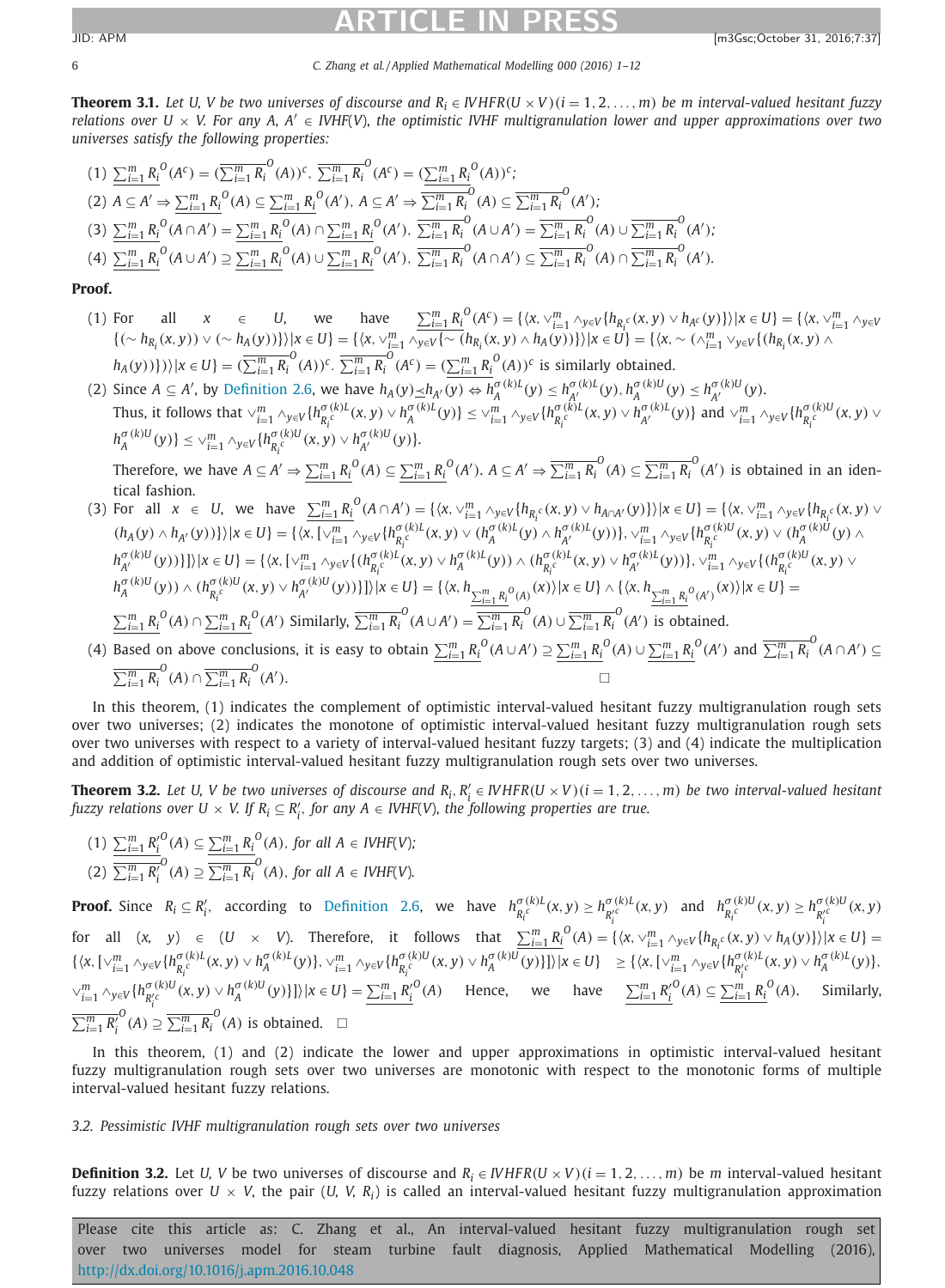#### *C. Zhang et al. / Applied Mathematical Modelling 000 (2016) 1–12* 7

<span id="page-6-0"></span>space over two universes. For any  $A \in VHF(V)$ , the pessimistic IVHF multigranulation lower and upper approximations over two universes of *A* are defined by:

$$
\frac{\sum_{i=1}^{m} R_i^P(A) = \left\{ \left\langle x, h_{\frac{\sum_{i=1}^{m} R_i^P(A)}{A}}(x) \right\rangle | x \in U \right\};}{\sum_{i=1}^{m} P_i^P(A)} = \left\{ \left\langle x, h_{\frac{\sum_{i=1}^{m} R_i^P(A)}{A}}(x) \right\rangle | x \in U \right\},\
$$

where  $h_{\sum_{i=1}^{m} R_i}^P(A_i)}(x) = \lambda_{i=1}^m \wedge_{y \in V} \left\{ h_{R_i^C}(x, y) \vee h_A(y) \right\}; h_{\sum_{i=1}^m R_i^P(A_i)}(x) = \vee_{i=1}^m \vee_{y \in V} \left\{ h_{R_i}(x, y) \wedge h_A(y) \right\}.$ 

The pair  $\left(\sum_{i=1}^mR_i^{\ P}(A),\overline{\sum_{i=1}^mR_i}^P(A)\right)$  is a pessimistic IVHF multigranulation rough set over two universes of *A* with respect to (*U, V, Ri*).

**Theorem 3.3.** Let U, V be two universes of discourse and  $R_i \in IVHFR(U \times V)(i = 1, 2, ..., m)$  be m interval-valued hesitant fuzzy relations over  $U \times V$ . For any A, A'  $\in$  IVHF(V), the pessimistic IVHF multigranulation lower and upper approximations over two *universes satisfy the following properties:*

$$
(1) \sum_{i=1}^{m} {R_i}^P (A^c) = (\overline{\sum_{i=1}^{m} R_i}^P (A))^c, \overline{\sum_{i=1}^{m} R_i}^P (A^c) = (\underline{\sum_{i=1}^{m} R_i}^P (A))^c;
$$
\n
$$
(2) A \subseteq A' \Rightarrow \sum_{i=1}^{m} {R_i}^P (A) \subseteq \underline{\sum_{i=1}^{m} R_i}^P (A'), A \subseteq A' \Rightarrow \overline{\sum_{i=1}^{m} R_i}^P (A) \subseteq \overline{\sum_{i=1}^{m} R_i}^P (A');
$$
\n
$$
(3) \sum_{i=1}^{m} {R_i}^P (A \cap A') = \underline{\sum_{i=1}^{m} R_i}^P (A) \cap \underline{\sum_{i=1}^{m} R_i}^P (A'), \overline{\sum_{i=1}^{m} R_i}^P (A \cup A') = \overline{\sum_{i=1}^{m} R_i}^P (A) \cup \overline{\sum_{i=1}^{m} R_i}^P (A');
$$
\n
$$
(4) \sum_{i=1}^{m} {R_i}^P (A \cup A') \supseteq \underline{\sum_{i=1}^{m} R_i}^P (A) \cup \underline{\sum_{i=1}^{m} R_i}^P (A'), \overline{\sum_{i=1}^{m} R_i}^P (A \cap A') \subseteq \overline{\sum_{i=1}^{m} R_i}^P (A) \cap \overline{\sum_{i=1}^{m} R_i}^P (A').
$$

In this theorem, (1) indicates the complement of pessimistic interval-valued hesitant fuzzy multigranulation rough sets over two universes; (2) indicates the monotone of pessimistic interval-valued hesitant fuzzy multigranulation rough sets over two universes with respect to a variety of interval-valued hesitant fuzzy targets; (3) and (4) indicate the multiplication and addition of pessimistic interval-valued hesitant fuzzy multigranulation rough sets over two universes.

**Theorem 3.4.** Let U, V be two universes of discourse and  $R_i, R'_i \in \text{WHFR}(U \times V)$  ( $i = 1, 2, ..., m$ ) be two interval-valued hesitant fuzzy relations over  $U \times V$ . If  $R_i \subseteq R'_i$ , for any  $A \in IVHF(V)$ , the following properties are true.

(1) 
$$
\frac{\sum_{i=1}^{m} R_i'}{\sum_{i=1}^{m} R_i'}(A) \subseteq \frac{\sum_{i=1}^{m} R_i^P(A), \text{ for all } A \in IVHF(V);
$$
  
(2) 
$$
\frac{\sum_{i=1}^{m} R_i'}{\sum_{i=1}^{m} R_i}(A) \supseteq \frac{\sum_{i=1}^{m} R_i}{\sum_{i=1}^{m} R_i}(A), \text{ for all } A \in IVHF(V).
$$

In this theorem, (1) and (2) indicate the lower and upper approximations in pessimistic interval-valued hesitant fuzzy multigranulation rough sets over two universes are monotonic with respect to the monotonic forms of multiple interval-valued hesitant fuzzy relations.

*3.3. Relationships between optimistic and pessimistic IVHF multigranulation rough sets over two universes*

**Theorem 3.5.** Let U, V be two universes of discourse and  $R_i \in IVHFR(U \times V)(i = 1, 2, ..., m)$  be m interval-valued hesitant fuzzy relations over  $U \times V$ . For any  $A \in IVIF(V)$ , the optimistic and pessimistic IVHF multigranulation lower and upper approximations *over two universes satisfy the following properties:*

$$
(1) \frac{\sum_{i=1}^{m} R_i^P(A) \subseteq \sum_{i=1}^{m} R_i^O(A);}{\sum_{i=1}^{m} R_i^P(A) \supseteq \frac{\sum_{i=1}^{m} R_i^O(A)}{\sum_{i=1}^{m} R_i^O(A)}.
$$

**Proof.** For any  $x \in U$ ,  $\sum_{i=1}^{m} R_i^0(A) = \{ \langle x, \vee_{i=1}^{m} \wedge_{y \in V} \{ h_{R_i^c}(x, y) \vee h_A(y) \} \rangle | x \in U \} \ge \{ \langle x, \wedge_{i=1}^{m} \wedge_{y \in V} \{ h_{R_i^c}(x, y) \vee h_A(y) \} \rangle | x \in U \} =$  $\sum_{i=1}^{m} R_i^P(A)$ .  $\overline{\sum_{i=1}^{m} R_i^P}(A) \supseteq \overline{\sum_{i=1}^{m} R_i^O}(A)$  is similarly obtained.  $\Box$ 

From Theorem 3.5, it is noted that the pessimistic interval-valued hesitant fuzzy multigranulation lower approximation is included in the optimistic interval-valued hesitant fuzzy multigranulation lower approximation, while the optimistic interval-valued hesitant fuzzy multigranulation upper approximation is included in the pessimistic interval-valued hesitant fuzzy multigranulation upper approximation.

### **4. Steam turbine fault diagnosis approach**

In this section, we present a novel method to the decision-making problem of steam turbine fault diagnosis with the aid of IVHF multigranulation rough sets over two universes. Specifically, some key points of the established decision-making approach are summarized in the following subsections.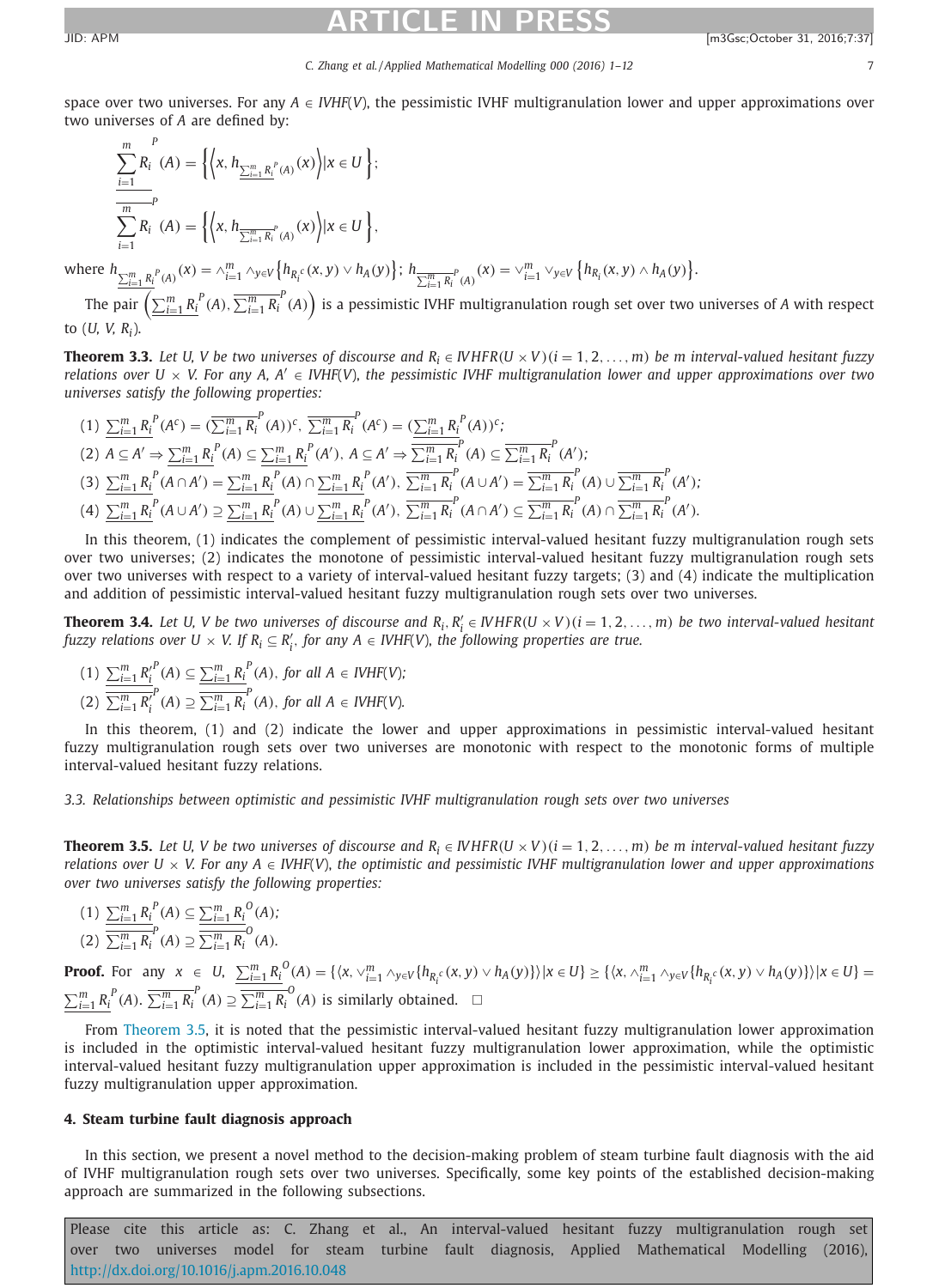### 8 *C. Zhang et al. / Applied Mathematical Modelling 000 (2016) 1–12*

### *4.1. Application model*

In the domain of electric power production and management, steam turbine generator units are a significant piece of equipment in the power industry. One of the common fault types of a steam turbine generator unit is vibration, which can be triggered by many factors, such as mechanical structure, load, and vacuum degree. To deal with this type of mechanical fault diagnosis, failures of steam turbine generator units have been specified based on the different amplitude ratios of vibration signals in various frequency ranges. Moreover, many researchers have established the relationship between the cause and fault phenomena of steam turbine generator units, and numerous studies have been conducted based on intelligent computational and mathematical methods, such as expert systems, neural networks, and fuzzy approaches. However, few studies have addressed the situation where the vibration signal amplitude ratio value is in the background of hesitant and interval ambiguity. By utilizing the model of IVHF multigranulation rough sets over two universes, we can not only express the vibration signal amplitude ratio value by using interval-valued hesitant fuzzy elements, but can also solve group decision-making problems by providing optimistic and pessimistic strategies.

There are two kinds of objections related to steam turbine fault diagnosis, namely, the fault pattern sets and the frequency range sets of the steam turbine generator unit. Therefore, we let  $U = \{x_1, x_2, \ldots, x_j\}$  be a set of fault patterns and  $V = \{y_1, y_2, \ldots, y_k\}$  be a set of frequency ranges. Let  $R_i \in \textit{IVHFR}(U \times V)(i = 1, 2, \ldots, m)$  be *m* interval-valued hesitant fuzzy relations over  $U \times V$ , which reflects the steam turbine fault diagnosis knowledge base with interval-valued hesitant fuzzy information given by *m* experts. We also let *A* ∈ *IVHF*(*V*) be the fault testing sample. Then, we obtain an interval-valued hesitant fuzzy decision information system (*U, V, Ri, A*) of a typical steam turbine fault diagnosis procedure.

Next, we present a decision-making approach for the above-mentioned problem by using IVHF multigranulation rough sets over two universes. First, according to [Definitions](#page-4-0) 3.1 and [3.2,](#page-5-0) we separately compute lower and upper approximations of optimistic and pessimistic IVHF multigranulation rough sets over two universes of *A*. That is, we obtain the sets  $\sum_{i=1}^{m} R_i^{\ O}(A)$ ,  $\overline{\sum_{i=1}^{m} R_i^{\ O}}(A)$ ,  $\sum_{i=1}^{m} R_i^{\ P}(A)$  and  $\overline{\sum_{i=1}^{m} R_i^{\ P}}(A)$ . Then, according to the operational laws presented in [\[24\]:](#page-11-0)

$$
h_A(x) \oplus h_B(x) = \{ [h_A^{\sigma(k)L}(x) + h_B^{\sigma(k)L}(x) - h_A^{\sigma(k)L}(x)h_B^{\sigma(k)L}(x), h_A^{\sigma(k)U}(x) + h_B^{\sigma(k)U}(x) - h_A^{\sigma(k)U}(x)h_B^{\sigma(k)U}(x)] \},
$$

we further obtain the sets  $\sum_{i=1}^m R_i^O(A) \oplus \overline{\sum_{i=1}^m R_i^O}(A)$  and  $\sum_{i=1}^m R_i^P(A) \oplus \overline{\sum_{i=1}^m R_i^O}(A)$ . Based on [Definition](#page-3-0) 2.4, we can calculate the score function values of interval-valued hesitant fuzzy elements belonging to  $\sum_{i=1}^m R_i^{\,O}(A)\oplus \overline{\sum_{i=1}^m R_i^{\,O}}(A)$  and  $\sum_{i=1}^m R_i^P(A) \oplus \overline{\sum_{i=1}^m R_i^P}(A)$ . Based on a previously established decision-making strategy [\[32\],](#page-11-0) we then present the decision <u>Firm</u><br>rules for steam turbine fault diagnosis using the proposed rough set model. First, to facilitate the decision-making process, we denote:

$$
T_{1} = \left\{ i \left| \max_{x_{i} \in U} \left\{ \sum_{i=1}^{m} R_{i}^{O}(A)(x_{i}) \oplus \sum_{i=1}^{m} R_{i}^{O}(A)(x_{i}) \right\} \right\},\right.\\
$$
  
\n
$$
T_{2} = \left\{ i \left| \max_{x_{j} \in U} \left\{ \sum_{i=1}^{m} R_{i}^{O}(A)(x_{j}) \oplus \sum_{i=1}^{m} R_{i}^{O}(A)(x_{j}) \right\} \right\},\right.\\
$$
  
\n
$$
T_{3} = \left\{ k \left| \max_{x_{k} \in U} \left\{ \left( \sum_{i=1}^{m} R_{i}^{O}(A)(x_{k}) \oplus \sum_{i=1}^{m} R_{i}^{O}(A)(x_{k}) \right) \oplus \left( \sum_{i=1}^{m} R_{i}^{O}(A)(x_{k}) \oplus \sum_{i=1}^{m} R_{i}^{O}(A)(x_{k}) \right) \right\} \right\}.
$$

From the viewpoint of decision-making, optimistic multigranulation rough sets are based on the "seeking common ground while reserving differences" (SCRD) strategy, which implies that one reserves both common decisions and inconsistent decisions at the same time. Thus, this opinion can be viewed as a risk-seeking decision strategy. In contrast, pessimistic multigranulation rough sets are based on the "seeking common ground while eliminating differences" (SCED) strategy, this strategy indicates that one reserves common decisions while deleting inconsistent decisions. Hence, this opinion can be seen as a risk-averse decision strategy. According to the above decision rules,  $T_1$  is the optimistic decision-making criterion,  $T_2$  is the pessimistic decision-making criterion, and  $T_3$  is the weighted decision-making criterion of  $T_1$  and  $T_2$  with the weighted value 0.5. Based on the above definitions, the decision rules can be presented as follows:

- (1) If  $T_1 \cap T_2 \cap T_3 \neq \emptyset$ , then  $x_i (i \in T_1 \cap T_2 \cap T_3)$  is the determined fault pattern;
- (2) If  $T_1 \cap T_2 \cap T_3 = \emptyset$  and  $T_1 \cap T_2 \neq \emptyset$ , then  $x_i (i \in T_1 \cap T_2)$  is the determined fault pattern. Otherwise, if  $T_1 \cap T_2 \cap T_3 = \emptyset$  and *T*<sub>1</sub> ∩ *T*<sub>2</sub> =  $\emptyset$ , then *x*<sub>*i*</sub>(*i* ∈ *T*<sub>3</sub>) is the determined fault pattern.

### *4.2. Algorithm for steam turbine fault diagnosis using IVHF multigranulation rough sets over two universes*

We present an algorithm for steam turbine fault diagnosis by utilizing IVHF multigranulation rough sets over two universes: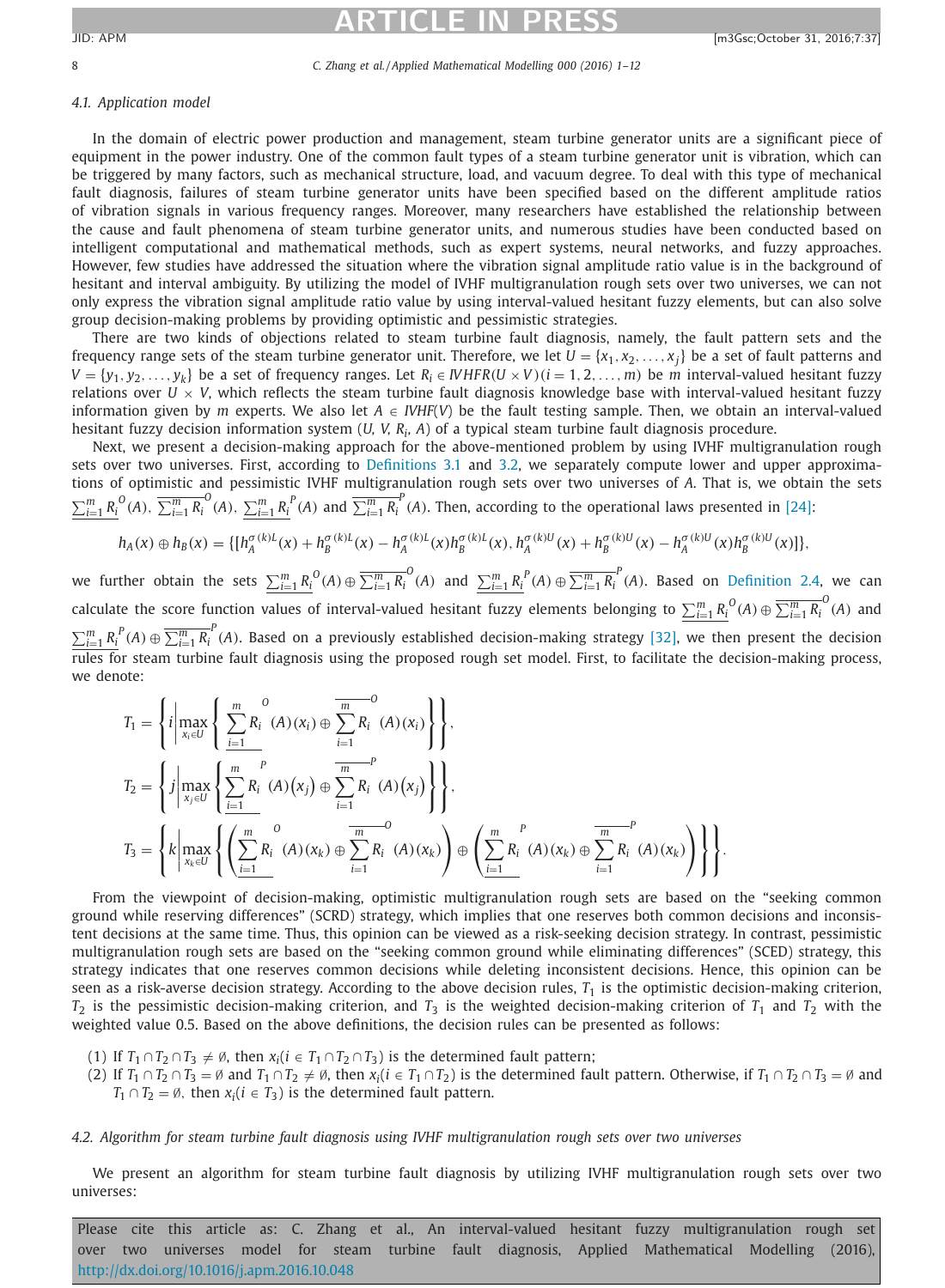<span id="page-8-0"></span>

*C. Zhang et al. / Applied Mathematical Modelling 000 (2016) 1–12* 9

| <b>Algorithm 1</b> Steam turbine fault diagnosis based on IVHF multigranulation rough sets over two universes.               |
|------------------------------------------------------------------------------------------------------------------------------|
| <b>Require:</b> The relation between the universes U and V provided by an expert $(U, V, R_i)$ and a fault testing sample A. |
| <b>Ensure:</b> The determined fault pattern.                                                                                 |

1: Calculate  $\sum_{i=1}^m R_i^0(A)$ ,  $\overline{\sum_{i=1}^m R_i}^0(A)$ ,  $\sum_{i=1}^m R_i^P(A)$  and  $\overline{\sum_{i=1}^m R_i}^P(A)$ , respectively;

2: Calculate  $\sum_{i=1}^m R_i^{\;0}(A) \oplus \overline{\sum_{i=1}^m R_i}^0(A)$  and  $\sum_{i=1}^m R_i^{\;P}(A) \oplus \overline{\sum_{i=1}^m R_i}^P(A)$ , respectively;

3: Determine the score function values for the sets  $\sum_{i=1}^{m} R_i^{\,O}(A) \oplus \overline{\sum_{i=1}^{m} R_i^{\,O}}(A)$  and  $\sum_{i=1}^{m} R_i^{\,P}(A) \oplus \overline{\sum_{i=1}^{m} R_i^{\,P}}(A)$ , respectively; 4: Compute  $T_1$ ,  $T_2$ ,  $T_3$ ,  $T_1 \cap T_2 \cap T_3$  and  $T_1 \cap T_2$ , and confirm the determined fault pattern.

**Table 1**

Knowledge of system fault given by expert 1.

| $R_1$          | $y_1$                                            | $y_2$                                            | $y_3$                           | y <sub>4</sub>                   | $y_5$                            |
|----------------|--------------------------------------------------|--------------------------------------------------|---------------------------------|----------------------------------|----------------------------------|
| $x_1$          | $\{ [0, 0] \}$                                   | $\{ [0, 0] \}$                                   | $\{ [0, 0] \}$                  | $\{ [0, 0] \}$                   | $\{[0.85, 0.88], [0.85, 0.93]\}$ |
| $x_2$          | $\{ [0, 0] \}$                                   | $\{[0.27, 0.32], [0.28, 0.33]\}$                 | $\{[0.08, 0.1], [0.09, 0.13]\}$ | $\{[0.54, 0.6], [0.56, 0.7]\}$   | $\{ [0, 0] \}$                   |
| $x_3$          | $\{ [0, 0] \}$                                   | $\{ [0, 0] \}$                                   | $\{ [0, 0] \}$                  | $\{ [0, 0] \}$                   | $\{[0.3, 0.58], [0.4, 0.6]\}$    |
| $x_4$          | $\{[0.09, 0.1], [0.1, 0.12]\}$                   | $\{[0.78, 0.8], [0.8, 0.82]\}$                   | $\{ [0, 0] \}$                  | $\{[0.08, 0.1], [0.1, 0.11]\}$   | $\{ [0, 0] \}$                   |
| $x_{5}$        | $\{[0.09, 0.11], [0.11, 0.12]\}$                 | $\{[0.09, 0.1], [0.1, 0.11]\}$                   | $\{[0.08, 0.1], [0.1, 0.12]\}$  | $\{[0.09, 0.11], [0.11, 0.12]\}$ | $\{[0.18, 0.2], [0.19, 0.21]\}$  |
| $x_6$          | $\{ [0, 0] \}$                                   | $\{ [0, 0] \}$                                   | $\{ [0, 0] \}$                  | $\{ [0, 0] \}$                   | $\{[0.18, 0.2], [0.2, 0.22]\}$   |
| $x_7$          | $\{ [0, 0] \}$                                   | $\{ [0, 0] \}$                                   | $\{[0.08, 0.11], [0.1, 0.12]\}$ | $\{[0.86, 0.89], [0.88, 0.93]\}$ | $\{ [0, 0] \}$                   |
| $X_8$          | $\{ [0, 0] \}$                                   | $\{[0.27, 0.3], [0.29, 0.32]\}$                  | $\{[0.08, 0.1], [0.09, 0.12]\}$ | $\{[0.54, 0.6], [0.57, 0.62]\}$  | $\{ [0, 0] \}$                   |
| $x_9$          | $\{[0.85, 0.9], [0.89, 0.93]\}$                  | $\{ [0, 0] \}$                                   | $\{ [0, 0] \}$                  | $\{ [0, 0] \}$                   | $\{ [0, 0] \}$                   |
| $x_{10}$       | $\{ [0, 0] \}$                                   | $\{ [0, 0] \}$                                   | $\{ [0, 0] \}$                  | $\{ [0, 0] \}$                   | $\{ [0, 0] \}$                   |
|                |                                                  |                                                  |                                 |                                  |                                  |
| $R_1$          | $y_6$                                            | $y_7$                                            | $y_8$                           | $y_9$                            |                                  |
| $x_1$          | $\{[0.03, 0.05], [0.04, 0.06]\}$                 | $\{[0.04, 0.06], [0.05, 0.07]\}$                 | $\{ [0, 0] \}$                  | $\{ [0, 0] \}$                   |                                  |
| $x_2$          | $\{ [0, 0] \}$                                   | $\{ [0, 0] \}$                                   | $\{ [0, 0] \}$                  | $\{[0.07, 0.12], [0.08, 0.14]\}$ |                                  |
| $X_3$          | $\{[0.4, 0.6], [0.45, 0.62]\}$                   | $\{[0.08, 0.12], [0.1, 0.13]\}$                  | $\{ [0, 0] \}$                  | $\{ [0, 0] \}$                   |                                  |
| $x_4$          | $\{ [0, 0] \}$                                   | $\{ [0, 0] \}$                                   | $\{ [0, 0] \}$                  | $\{ [0, 0] \}$                   |                                  |
| $x_{5}$        | $\{[0.08, 0.12], [0.1, 0.13]\}$                  | $\{[0.08, 0.12], [0.1, 0.13]\}$                  | $\{[0.08, 0.1], [0.1, 0.12]\}$  | $\{[0.08, 0.1], [0.1, 0.12]\}$   |                                  |
| $x_6$          | $\{[0.12, 0.15], [0.15, 0.17]\}$                 | $\{[0.37, 0.4], [0.4, 0.45]\}$                   | $\{ [0, 0] \}$                  | $\{[0.22, 0.25], [0.24, 0.28]\}$ |                                  |
| $x_7$          | $\{ [0, 0] \}$                                   | $\{ [0, 0] \}$                                   | $\{ [0, 0] \}$                  | $\{ [0, 0] \}$                   |                                  |
| $x_8$          | $\{ [0, 0] \}$                                   | $\{ [0, 0] \}$                                   | $\{ [0, 0] \}$                  | $\{ [0, 0] \}$                   |                                  |
| X <sub>9</sub> | $\{ [0, 0] \}$<br>$\{[0.77, 0.8], [0.8, 0.83]\}$ | $\{ [0, 0] \}$<br>$\{[0.19, 0.2], [0.2, 0.23]\}$ | $\{[0.08, 0.1], [0.09, 0.12]\}$ | $\{ [0, 0] \}$<br>$\{ [0, 0] \}$ |                                  |

### **5. Case study**

In this section, we illustrate the efficiency of our proposed algorithm by using a steam turbine fault diagnosis problem with IVHFS information. To enhance the accuracy and reliability of the steam turbine fault diagnosis procedure, we aim to solve the problem in the context of group decision-making. In group decision-making, each mechanical engineer might have differing thoughts about the system fault knowledge base, but should also have the common goal to reach a final consensus. Moreover, the knowledge of system faults has been modeled and studied by many scholars utilizing sets such as intervalvalued intuitionistic fuzzy sets  $[3]$ , vague sets  $[4]$ , and single-valued neutrosophic sets  $[5]$ . To express the aforementioned hesitant and interval ambiguity, based on existing knowledge of system faults and following detailed discussions about several previous cases of steam turbine fault diagnosis with mechanical engineers, we obtained the required knowledge of the system fault dataset with respect to this paper from a state-owned scientific and technological enterprise.

Let  $U = \{x_1, x_2, \ldots, x_{10}\}$  be a set of fault patterns, where  $x_i$  ( $j = 1, 2, \ldots, 10$ ) represents unbalance, pneumatic force couple, offset center, oil-membrane oscillation, radial impact friction of rotor, symbiosis looseness, damage of antithrust bearing, surge, looseness of bearing block, and nonuniform bearing stiffness. We also let  $V = \{y_1, y_2, \ldots, y_k\}$  be a set of frequency ranges, where  $y_k(k = 1, 2, \ldots, 9)$  stands for frequency ranges for different spectra:  $C_1(0.01 - 0.39f)$ ,  $C_2(0.4 - 0.49f)$ ,  $C_3(0.5f)$ ,  $C_4(0.51-0.99f)$ ,  $C_5(f)$ ,  $C_6(2f)$ ,  $C_7(3-5f)$ ,  $C_8(odd times of f)$ , and  $C_9(highfrequency > 5f)$ . The steam turbine fault diagnosis knowledge base with IVHFS information is presented in Tables 1[,2](#page-9-0) and [3.](#page-9-0) The fault testing sample is also given as follows. We aim to seek the determined fault pattern by utilizing the proposed model.

In steam turbine fault diagnosis, assume that we take a fault testing sample, which is represented by the following IVHFS information:

*A* = {*y*1,{[0.39, 0.4],[0.39, 0.41]},*y*2,{[0.07, 0.09],[0.08, 0.1]},*y*3,{[0, 0]},*y*4,{[0.06, 0.07],[0.06, 0.08]},

*y*5,{[0, 0]},*y*6,{[0.12, 0.14],[0.13, 0.15]},*y*7,{[0, 0]},*y*8,{[0, 0]},*y*9,{[0.33, 0.36],[0.34, 0.37]}}.

Next, we calculate lower and upper approximations of optimistic and pessimistic IVHF multigranulation rough sets over two universes of *A*.  $\sum_{i=1}^{3} R_i^O(A) = \{ \langle x_1, \{ [0.07, 0.15], [0.12, 0.15] \} \rangle, \langle x_2, \{ [0.3, 0.45],$ [0.4, 0.46]},*x*3,{[0.38, 0.6],[0.42, 0.6]},.*x*4, {[0.18, 0.22], [0.2, 0.22]}, *x*5, {[0.79, 0.82], [0.81, 0.82]}, *x*6, {[0.55, 0.63], [0.6,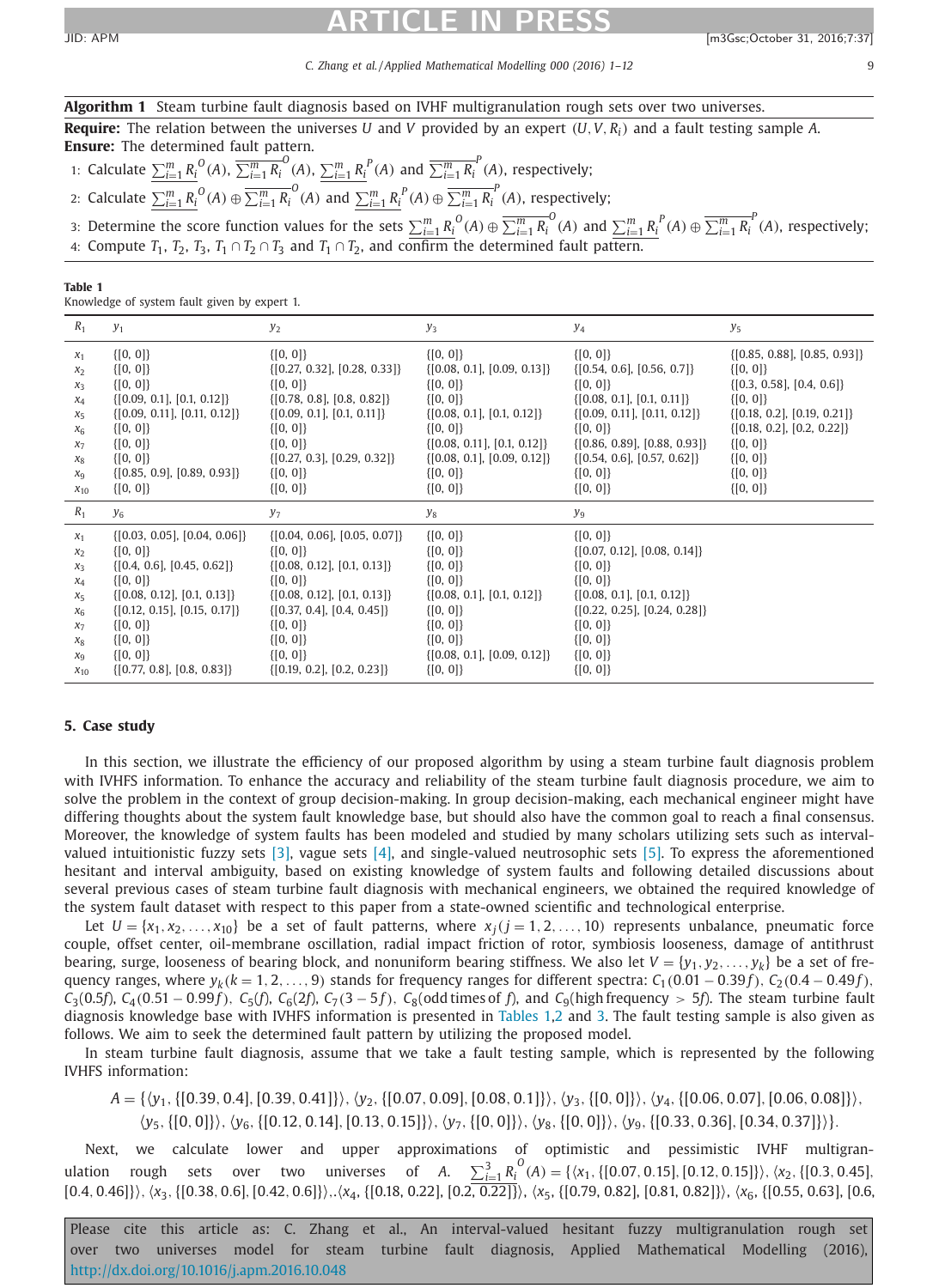### <span id="page-9-0"></span>10 *C. Zhang et al. / Applied Mathematical Modelling 000 (2016) 1–12*

### **Table 2**

Knowledge of system fault given by expert 2.

| $R_2$          | $y_1$                            | $y_2$                           | $y_3$                            | y <sub>4</sub>                   | y5                               |
|----------------|----------------------------------|---------------------------------|----------------------------------|----------------------------------|----------------------------------|
| $x_1$          | $\{ [0, 0] \}$                   | $\{ [0, 0] \}$                  | $\{ [0, 0] \}$                   | $\{ [0, 0] \}$                   | $\{[0.85, 0.93]\}$               |
| x <sub>2</sub> | $\{ [0, 0] \}$                   | $\{[0.28, 0.31]\}$              | $\{[0.09, 0.11], [0.1, 0.13]\}$  | $\{[0.55, 0.7]\}$                | $\{ [0, 0] \}$                   |
| $X_3$          | $\{ [0, 0] \}$                   | $\{ [0, 0] \}$                  | $\{ [0, 0] \}$                   | $\{ [0, 0] \}$                   | $\{[0.3, 0.58]\}$                |
| $x_4$          | $\{[0.09, 0.11], [0.1, 0.12]\}$  | $\{[0.78, 0.82]\}$              | $\{ [0, 0] \}$                   | $\{[0.08, 0.11]\}$               | $\{ [0, 0] \}$                   |
| $X_5$          | $\{[0.09, 0.12]\}$               | $\{[0.09, 0.1], [0.1, 0.11]\}$  | $\{[0.08, 0.12]\}$               | $\{[0.09, 0.12]\}$               | $\{[0.18, 0.19], [0.18, 0.21]\}$ |
| $X_6$          | $\{ [0, 0] \}$                   | $\{ [0, 0] \}$                  | $\{ [0, 0] \}$                   | $\{ [0, 0] \}$                   | $\{[0.18, 0.22]\}$               |
| $x_7$          | $\{ [0, 0] \}$                   | $\{ [0, 0] \}$                  | $\{[0.08, 0.12]\}$               | $\{[0.86, 0.88], [0.86, 0.93]\}$ | $\{ [0, 0] \}$                   |
| $\chi_{\rm g}$ | $\{ [0, 0] \}$                   | $\{[0.27, 0.32]\}$              | $\{[0.08, 0.11], [0.09, 0.12]\}$ | $\{[0.54, 0.62]\}$               | $\{ [0, 0] \}$                   |
| $x_9$          | $\{[0.85, 0.93]\}$               | $\{ [0, 0] \}$                  | $\{ [0, 0] \}$                   | $\{ [0, 0] \}$                   | $\{ [0, 0] \}$                   |
| $x_{10}$       | $\{ [0, 0] \}$                   | $\{ [0, 0] \}$                  | $\{[0, 0]\}$                     | $\{ [0, 0] \}$                   | $\{ [0, 0] \}$                   |
| $R_2$          | $y_6$                            | $y_7$                           | $y_8$                            | y <sub>9</sub>                   |                                  |
| $x_1$          | $\{[0.03, 0.06], [0.04, 0.07]\}$ | $\{[0.04, 0.07]\}$              | $\{ [0, 0] \}$                   | $\{ [0, 0] \}$                   |                                  |
| x <sub>2</sub> | $\{ [0, 0] \}$                   | $\{ [0, 0] \}$                  | $\{ [0, 0] \}$                   | $\{[0.08, 0.13]\}$               |                                  |
| $X_3$          | $\{[0.4, 0.58], [0.42, 0.62]\}$  | $\{[0.08, 0.1], [0.1, 0.13]\}$  | $\{ [0, 0] \}$                   | $\{ [0, 0] \}$                   |                                  |
| $x_4$          | $\{ [0, 0] \}$                   | $\{ [0, 0] \}$                  | $\{ [0, 0] \}$                   | $\{ [0, 0] \}$                   |                                  |
| $X_5$          | $\{[0.08, 0.13]\}$               | $\{[0.08, 0.12], [0.1, 0.13]\}$ | $\{[0.08, 0.12]\}$               | $\{[0.08, 0.09], [0.1, 0.12]\}$  |                                  |
| $X_6$          | $\{[0.12, 0.16], [0.14, 0.17]\}$ | $\{[0.37, 0.45]\}$              | $\{ [0, 0] \}$                   | $\{[0.22, 0.26], [0.24, 0.28]\}$ |                                  |
| $x_7$          | $\{ [0, 0] \}$                   | $\{ [0, 0] \}$                  | $\{ [0, 0] \}$                   | $\{ [0, 0] \}$                   |                                  |
| $X_8$          | $\{ [0, 0] \}$                   | $\{ [0, 0] \}$                  | $\{ [0, 0] \}$                   | $\{ [0, 0] \}$                   |                                  |
| X <sub>9</sub> | $\{ [0, 0] \}$                   | $\{ [0, 0] \}$                  | $\{[0.08, 0.12]\}$               | $\{ [0, 0] \}$                   |                                  |
| $x_{10}$       | $\{[0.77, 0.79], [0.79, 0.83]\}$ | $\{[0.19, 0.23]\}$              | $\{ [0, 0] \}$                   | $\{ [0, 0] \}$                   |                                  |

### **Table 3**

Knowledge of system fault given by expert 3.

| $R_3$                                                                                                            | $y_1$                                                                                                                                                                                                                  | $y_2$                                                                                                                                                                                                                                    | $y_3$                                                                                                                                                                                                                      | $y_4$                                                                                                                                                                                                                                                  | $y_5$                                                                                                                                                                                                                                   |
|------------------------------------------------------------------------------------------------------------------|------------------------------------------------------------------------------------------------------------------------------------------------------------------------------------------------------------------------|------------------------------------------------------------------------------------------------------------------------------------------------------------------------------------------------------------------------------------------|----------------------------------------------------------------------------------------------------------------------------------------------------------------------------------------------------------------------------|--------------------------------------------------------------------------------------------------------------------------------------------------------------------------------------------------------------------------------------------------------|-----------------------------------------------------------------------------------------------------------------------------------------------------------------------------------------------------------------------------------------|
| $x_1$<br>$x_{2}$<br>$\chi_3$<br>$x_4$<br>$X_5$<br>$X_6$<br>$x_7$<br>$\chi_{\rm g}$<br>X <sub>9</sub><br>$x_{10}$ | $\{ [0, 0] \}$<br>$\{ [0, 0] \}$<br>$\{ [0, 0] \}$<br>$\{[0.09, 0.11]\}$<br>$\{[0.09, 0.1], [0.1, 0.12]\}$<br>$\{ [0, 0] \}$<br>$\{ [0, 0] \}$<br>$\{ [0, 0] \}$<br>$\{[0.85, 0.88], [0.88, 0.93]\}$<br>$\{ [0, 0] \}$ | $\{ [0, 0] \}$<br>$\{[0.28, 0.3], [0.29, 0.32]\}$<br>$\{ [0, 0] \}$<br>$\{[0.78, 0.81], [0.8, 0.82]\}$<br>$\{[0.09, 0.11]\}$<br>$\{ [0, 0] \}$<br>$\{ [0, 0] \}$<br>$\{[0.27, 0.31], [0.29, 0.32]\}$<br>$\{ [0, 0] \}$<br>$\{ [0, 0] \}$ | $\{ [0, 0] \}$<br>$\{[0.09, 0.12]\}$<br>$\{ [0, 0] \}$<br>$\{ [0, 0] \}$<br>$\{[0.08, 0.09], [0.08, 0.12]\}$<br>$\{ [0, 0] \}$<br>$\{[0.08, 0.1], [0.1, 0.12]\}$<br>$\{[0.08, 0.12]\}$<br>$\{ [0, 0] \}$<br>$\{ [0, 0] \}$ | $\{ [0, 0] \}$<br>$\{[0.55, 0.65], [0.6, 0.7]\}$<br>$\{ [0, 0] \}$<br>$\{[0.08, 0.1], [0.8, 0.11]\}$<br>$\{[0.09, 0.1], [0.1, 0.12]\}$<br>$\{ [0, 0] \}$<br>$\{[0.86, 0.93]\}$<br>$\{[0.54, 0.58], [0.55, 0.62]\}$<br>$\{ [0, 0] \}$<br>$\{ [0, 0] \}$ | $\{[0.85, 0.9], [0.88, 0.93]\}$<br>$\{ [0, 0] \}$<br>$\{[0.3, 0.55], [0.31, 0.58]\}$<br>$\{ [0, 0] \}$<br>$\{[0.18, 0.21]\}$<br>$\{[0.18, 0.2], [0.18, 0.22]\}$<br>$\{ [0, 0] \}$<br>$\{ [0, 0] \}$<br>$\{ [0, 0] \}$<br>$\{ [0, 0] \}$ |
| $R_3$                                                                                                            | $y_6$                                                                                                                                                                                                                  | $y_7$                                                                                                                                                                                                                                    | y <sub>8</sub>                                                                                                                                                                                                             | y9                                                                                                                                                                                                                                                     |                                                                                                                                                                                                                                         |
| $x_1$<br>$x_2$<br>$x_3$<br>$X_4$<br>$x_{5}$                                                                      | $\{[0.03, 0.06]\}$<br>$\{ [0, 0] \}$<br>$\{[0.4, 0.62]\}$<br>$\{ [0, 0] \}$<br>$\{[0.08, 0.1], [0.09, 0.13]\}$                                                                                                         | $\{[0.04, 0.05], [0.05, 0.07]\}$<br>$\{ [0, 0] \}$<br>$\{[0.08, 0.13]\}$<br>$\{ [0, 0] \}$                                                                                                                                               | $\{ [0, 0] \}$<br>$\{ [0, 0] \}$<br>$\{ [0, 0] \}$<br>$\{ [0, 0] \}$                                                                                                                                                       | $\{ [0, 0] \}$<br>$\{[0.08, 0.1], [0.1, 0.13]\}$<br>$\{ [0, 0] \}$<br>$\{ [0, 0] \}$                                                                                                                                                                   |                                                                                                                                                                                                                                         |

0.64]}, *x*7, {[0.07, 0.14], [0.12, 0.14]}, . .*x*8, {[0.38, 0.46], [0.42, 0.46]}, *x*9, {[0.39, 0.4], [0.39, 0.41]}, *x*10, {[0.17, 0.23], [0.21,  $\overline{\sum_{i=1}^{3} R_i}^0(A) = \{\langle x_1, \{[0.03, 0.05], [0.03, 0.06]\}\rangle, \langle x_2, \{[0.07, 0.12], [0.08, 0.14]\}\rangle, \langle x_3, \{[0.12, 0.14], [0.13, 0.15]\}\rangle, .\langle x_4, \{[0.03, 0.05], [0.03, 0.06]\}\rangle,$ {[0.09, 0.1], [0.09, 0.11]}, *x*5, {[0.09, 0.12], [0.1, 0.13]}, *x*6, {[0.22, 0.25], [0.22, 0.28]}, *x*7, {[0.06, 0.07],  $[0.06, 0.08] \rangle$ , . . $\langle x_8, \{[0.07, 0.09], [0.08, 0.1] \rangle$ ,  $\langle x_9, \{[0.39, 0.4], [0.39, 0.41] \} \rangle$ ,  $\langle x_{10}, \{[0.12, 0.14], [0.13, 0.15] \} \rangle$ ;  $\sum_{i=1}^{3} R_i^P(A) = \{ \langle x_1, \{ [0.07, 0.12], [0.07, 0.15] \} \rangle, \langle x_2, \{ [0.3, 0.4], [0.3, 0.45] \} \rangle, \langle x_3, \{ [0.38, 0.55], [0.38, 0.6] \} \rangle, . \langle x_4, \{ [0.18, 0.2], [0.38, 0.6] \} \rangle$  $\overline{[0.18, 0.22]}$ },  $\langle x_5, \{[0.79, 0.81], [0.79, 0.82] \}\rangle$ ,  $\langle x_6, \{[0.55, 0.6], [0.55, 0.63] \}\rangle$ , . . $\langle x_7, \{[0.07, 0.12], [0.07, 0.14] \}\rangle$  $\langle x_8, \{ [0.38, 0.43], [0.38, 0.46] \} \rangle$ ,  $\langle x_9, \{ [0.39, 0.4], [0.39, 0.41] \} \rangle$ ,  $\langle x_{10}, \{ [0.17, 0.2], [0.17, 0.23] \} \rangle$ ;  $\overline{\sum_{i=1}^3 R_i^p}(A) =$ {*x*1,{[0.03, 0.06],[0.04, 0.07]},*x*2,{[0.08, 0.13],[0.1, 0.14]},*x*3,{[0.12, 0.14],[0.13, 0.15]},.*x*4, {[0.09, 0.11], [0.1, 0.12]}, *x*5, {[0.09, 0.13], [0.11, 0.13]}, *x*6, {[0.22, 0.28], [0.24, 0.28]}, . .*x*7, {[0.06, 0.07], [0.06, 0.08]}, *x*8, {[0.07, 0.09], [0.08, 0.1]}),  $\langle x_9, \{ [0.39, 0.4], [0.39, 0.41] \} \rangle$ ,  $\langle x_{10}, \{ [0.12, 0.14], [0.13, 0.15] \} \rangle$ .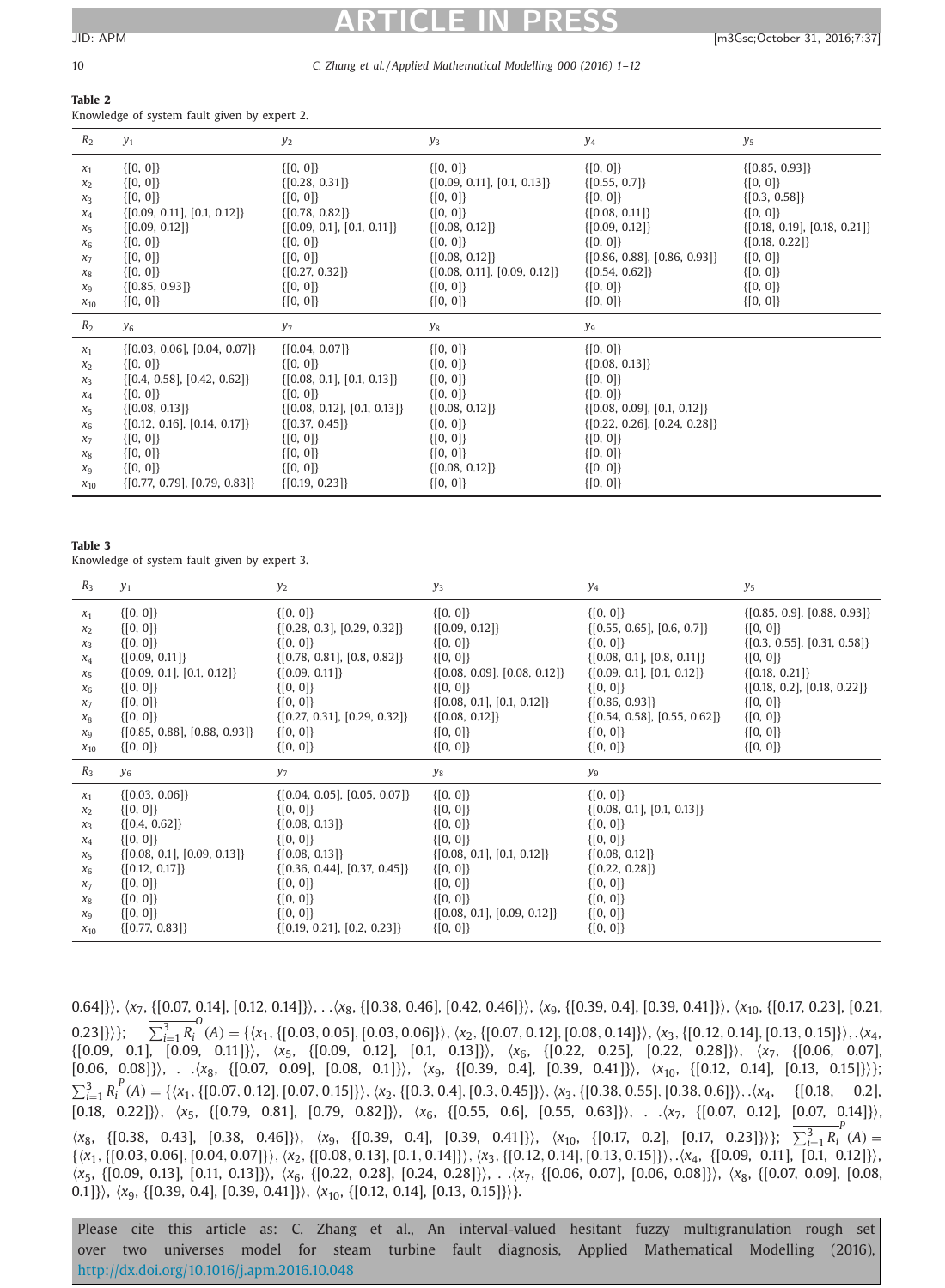*C. Zhang et al. / Applied Mathematical Modelling 000 (2016) 1–12* 11

<span id="page-10-0"></span>Then, we further obtain  $\sum_{i=1}^{m} R_i^{\;0}(A) \oplus \overline{\sum_{i=1}^{m} R_i^{\;0}}(A)$  and  $\sum_{i=1}^{m} R_i^{\;P}(A) \oplus \overline{\sum_{i=1}^{m} R_i^{\;P}}(A)$  as follows:  $\sum_{i=1}^{3} R_i^{\;0}(A) \oplus$  $\overline{\sum_{i=1}^{3} R_i^0}(A) = \{\langle x_1, \{[0.0979, 0.1925], [0.1464, 0.201]\}\rangle, \langle x_2, \{[0.349, 0.516], [0.448, 0.5356]\}\rangle, \langle x_3,$  {[0.4544, 0.656], [0.4954, 0.66]}, *x*4, {[0.2538, 0.298], [0.272, 0.3058]}, *x*5, {[0.8089, 0.8416], [0.829, 0.8434]}, *x*6, {[0.649, 0.7225], [0.688, 0.7408]}, *x*7, {[0.1258, 0.2002], [0.1728, 0.2088]}, *x*8, {[0.4234, 0.5086], [0.4664, 0.514]}.,  $\langle x_9, \{[0.6279, 0.64], [0.6279, 0.6519]\}\rangle$ ,  $\langle x_{10}, \{[0.2696, 0.3378], [0.3127, 0.3455]\}\rangle$ ;  $\sum_{i=1}^3 R_i^P(A) \oplus \overline{\sum_{i=1}^3 R_i^P(A)}$ {*x*1,{[0.0979, 0.1728],[0.1072, 0.2095]},*x*2,{[0.356, 0.478],[0.37, 0.527]},*x*3, {[0.4544, 0.613], [0.4606, 0.66]}, *x*4, {[0.2538, 0.288], [0.262, 0.3136]}, *x*5, {[0.8089, 0.8347], [0.8131, 0.8434]}, *x*6, {[0.649, 0.712], [0.658, 0.7336]}, *x*7, {[0.1258, 0.1816], [0.1258, 0.2088]}, *x*8, {[0.4234, 0.4813], [0.4296, 0.514]}., *x*9, {[0.6279, 0.64], [0.6279, 0.6519]}, *x*10,  $\{[0.2696, 0.312], [0.2779, 0.3455]\}\.$ 

Finally, according to [Definition](#page-3-0) 2.4, we calculate the score function values of interval-valued hesitant fuzzy elements belonging to  $\sum_{i=1}^{3} R_i^{\,0}(A) \oplus \overline{\sum_{i=1}^{3} R_i^{\,0}}(A)$  and  $\sum_{i=1}^{3} R_i^{\,P}(A) \oplus \overline{\sum_{i=1}^{3} R_i^{\,P}}(A)$ , respectively. The ranking results for optimistic and pessimistic IVHF multigranulation rough sets on two universes of *A* are identical. That is, the ranking order of all faults is:  $x_5 > x_6 > x_9 > x_3 > x_8 > x_2 > x_{10} > x_4 > x_7 > x_1$ . According to the diagnostic order of the above results, it is not difficult to obtain  $T_1 \cap T_2 \cap T_3 = \{5\}$ . Thus, from the arguments of the above results, it is easy to find that the turbine vibration fault is initiated by rotor radial impact friction.

To validate the effectiveness of the proposed model based on IVHF multigranulation rough sets over two universes, a comparison analysis is conducted by utilizing the most commonly used aggregation operators for interval-valued hes-itant fuzzy information. As established in previous work [\[14\],](#page-11-0) we let  $h_j(j = 1, 2, ..., n)$  be a collection of IVHFEs and  $w = (1/n, 1/n, \ldots, 1/n)^T$  be the weight vector of of  $h_j$  with equal weight. Then, we have the following special aggregation operators.

- (1) The interval-valued hesitant fuzzy averaging (IVHFA) operator *IVHFA*( $h_1, h_2, \ldots, h_n$ ) =  $\bigoplus_{j=1}^n (\frac{1}{n}h_j)$  =  $\{[1 - \prod_{j=1}^n (1 - \gamma_j^L)^{1/n}, 1 - \prod_{j=1}^n (1 - \gamma_j^U)^{1/n}] | \gamma_1 \in h_1, \gamma_2 \in h_2, \ldots, \gamma_n \in h_n\};\$
- (2) The interval-valued hesitant fuzzy geometric (IVHFG) operator *IVHFG*( $h_1, h_2, \ldots, h_n$ ) =  $\otimes_{j=1}^n h_j^{1/n}$  =  $\{[\prod_{j=1}^{n} (\gamma_j^L)^{1/n}, \prod_{j=1}^{n} (\gamma_j^U)^{1/n}]\ |\ \gamma_1 \in h_1, \gamma_2 \in h_2, \ldots, \gamma_n \in h_n\}.$

Through utilizing the above two aggregation operators, we can aggregate the IVHF relations  $R_1$ ,  $R_2$  and  $R_3$  in Tables 1, 2 and [3](#page-9-0) to a single IVHF relation *R*. Then, we calculate the score function values of [interval-valued](#page-8-0) hesitant fuzzy elements belonging to  $\underline{R}(A) \oplus R(A)$  within the background of IVHF rough sets over two universes. The ranking order of all faults for the IVHFA and IVHFG operators is  $x_5 > x_6 > x_9 > x_3 > x_8 > x_2 > x_{10} > x_4 > x_7 > x_1$ , the ranking order is consistent with that obtained by [Algorithm](#page-8-0) 1.

By comparing the aggregation methods of the IVHFA and IVHFG operators and of IVHF multigranulation rough sets on two universes model utilized in steam turbine fault diagnosis, the main fault of the testing sample is rotor radial impact friction. Compared to the other aggregation operators, the IVHF multigranulation rough set over two universes model takes full advantages of interval-valued hesitant fuzzy sets and multigranulation rough sets in steam turbine fault diagnosis procedures. On one hand, the hesitancy membership function in interval-valued hesitant fuzzy sets provides mechanical engineers with more flexible vehicles by which to convey understanding about the system fault knowledge base. On the other hand, the multigranulation rough set method can be viewed as a superior information fusion strategy that allows synthesis of each engineer's view to form a final conclusion by providing optimistic and pessimistic decision-making strategies. If the ranking order of all faults for the optimistic and pessimistic versions of IVHF multigranulation rough sets over two universes are different from each other, the mechanical engineer could refer to results according to risk preference. Thus, the ranking result of optimistic IVHF multigranulation rough sets over two universes is often adopted when the decision-maker is more prone to pursue risk. Conversely, the pessimistic counterpart is adopted when the decision-maker intends to select a conservative fault diagnosis strategy. In light of the above, the superiorities of IVHF multigranulation rough sets over two universes could greatly decrease uncertainties and increase diagnostic accuracies of steam turbine fault diagnosis.

### **6. Conclusions**

The focal point of interest in the paper is to propose a novel rough set approach, called an interval-valued hesitant fuzzy multigranulation rough set over two universes, for solving steam turbine fault diagnosis problems. In the framework of this study, basic definitions and some useful theorems of optimistic and pessimistic interval-valued hesitant fuzzy multigranulation rough sets over two universes were explored. Then, we proposed a general approach to decision-making related to steam turbine fault diagnosis. Lastly, case study outcomes show that the proposed fault diagnosis method could effectively handle steam turbine fault diagnosis problems. There still exist some challenging issues in the theoretical and practical researches of the proposed rough set model. First, it is meaningful to further study attribute reduction approaches, uncertainty measures, and topological structures for interval-valued hesitant fuzzy multigranulation rough sets over two universes. Second, how to apply the proposed approach to other complex and uncertain decision-making situations will also be taken into account in the future.